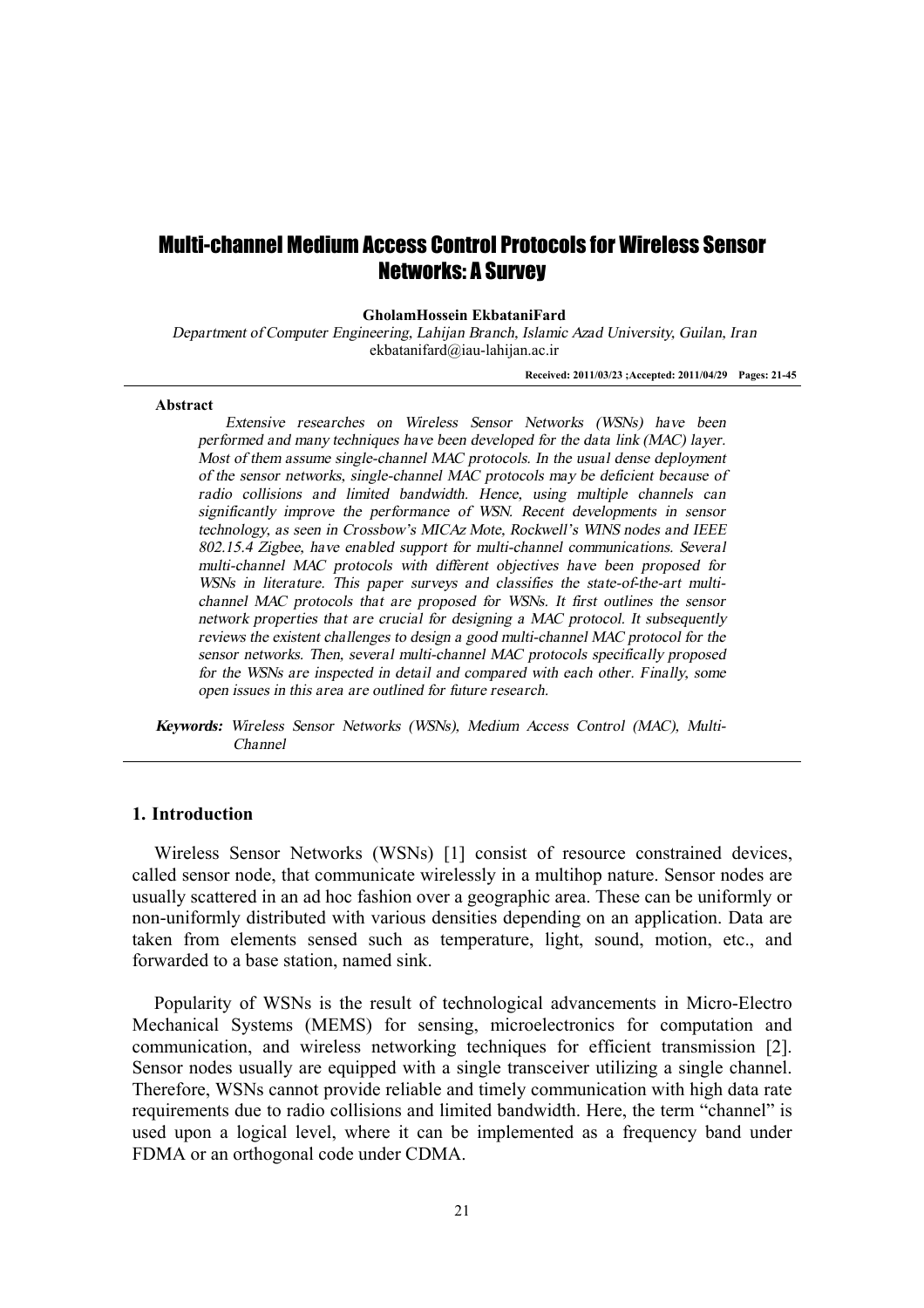With improvement in sensor hardware, support for multi-channel communication is already in an advanced stage of implementation. For example, Berkeley's third generation Mica2 Mote has an 868/916 MHz multi-channel transceiver [3]. In Rockwell's WINS nodes, the radio operates on one of 40 channels in the ISM frequency band, selectable by the controller [4]. The new IEEE 802.15.4 standard, popularly called as Zigbee, defines 11 channels at 868/915 MHz and 16 channels at 2.4 GHz [5] (between 2400 and 2483.5 MHz). MICAz and Telos use CC2420 radio that provides multiple frequencies. It provides 16 non-overlapping channels, with 5MHz spacing [3]. Therefore, it is necessary to design multi-channel MAC protocols to take full advantage of parallel transmission to enhance throughput and performance of WSNs.

Extensive researches on WSNs have been performed and many techniques have been developed for the data link (MAC) layer. Various aspects of MAC protocols for WSNs are discussed in several surveys [1-2, 6-12]. However, there is not any survey on multichannel MAC protocols for WSNs. This motivates us to investigate the state-of-the-art multi-channel MAC protocols specially proposed for WSNs to provide this paper as a road map for future research.

There are various important parameters for designing a multi-channel MAC protocol for WSNs, among which is the limitation on the whole number of channels that can practically be used, due to interference with neighboring networks where some channels cannot be used. As well as, *channel assignment* method, which involves assigning channels to node interface(s), and providing *rendezvous point(s)* on which two communicating nodes should be on the same channel at the same time. The other parameters for designing a multi-channel MAC protocol for WSNs are discussed in detail in Section 3.

The rest of the paper is organized as follows: in Section 2, some MAC related characteristics of WSNs are introduced. Section 3 describes the existing challenges for designing a good multi-channel MAC protocol for WSNs. Section 4 surveys existing multi-channel MAC protocols that have been especially proposed for WSNs. These multi-channel MAC protocols are compared in section 5. Finally, in Section 6, open issues and future research directions are pointed out and concluding remarks are given.

### **2. MAC Related WSNs Characteristics**

Here, various MAC layer related features of WSNs are given in detail. These features are: 1) Various methods used to access channels, 2) Different types of channels, 3) Single-radio channel assignment methods, and 4) Special attributes of a good MAC protocol for WSNs.

#### *2.1. Source of Energy Wastage*

One of the main concerns in WSNs is network lifetime where *energy loss* in each node is vital*.* The major sources of energy loss in a MAC protocol for WSNs are as: *Collision, Control Packet Overhead, Idle Listening, Overhearing*,*Overemitting.*

Energy consumption model also has a given energy wastage for transitions from sleep to active state and vice versa.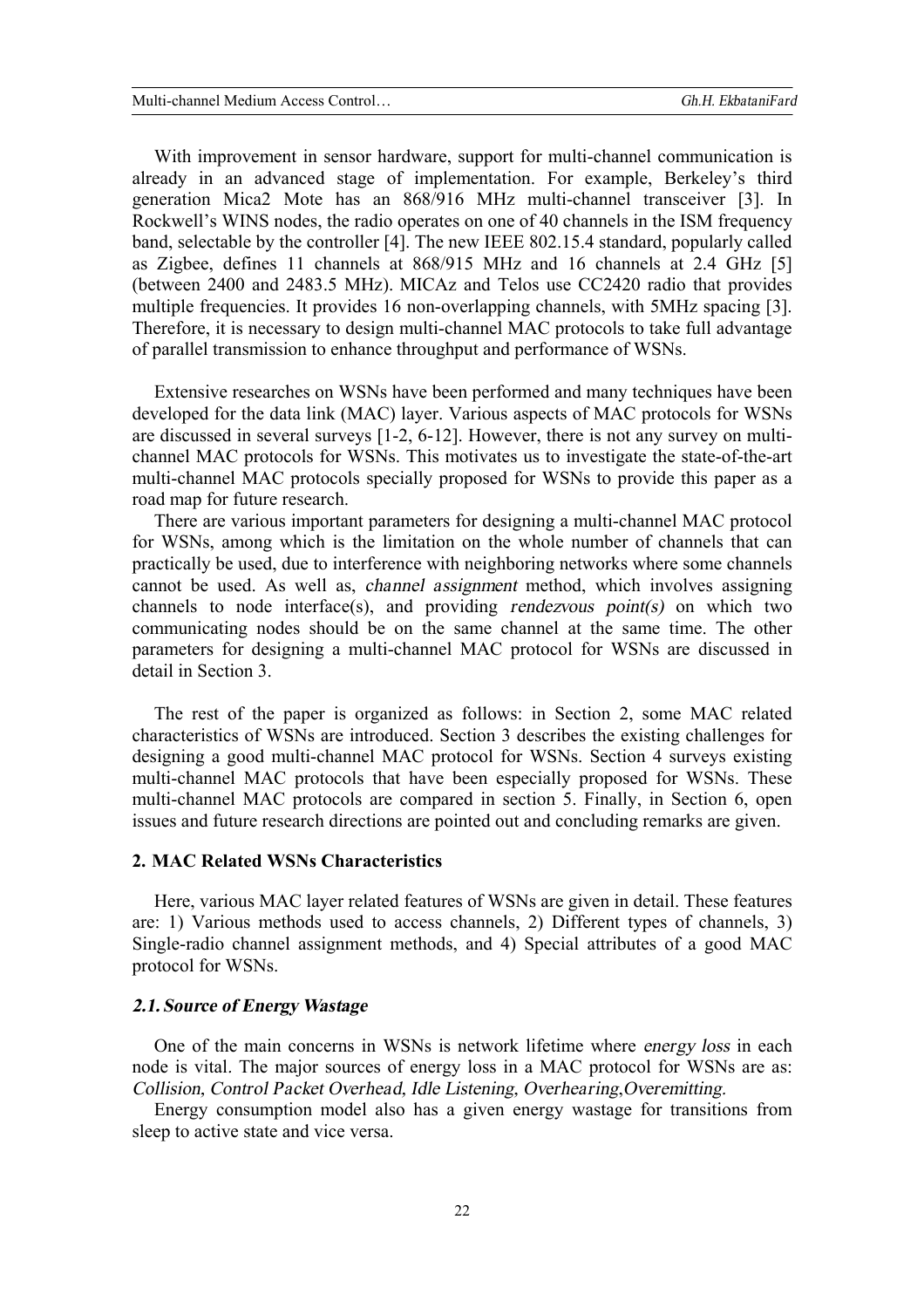#### *2.2. Channel Access Methods*

Channel access methods employed in multi-channel MAC protocols can be divided into 1) *Schedule-based*, 2) *Contention-based,* and 3) *Contention-schedule-based* (*Hybrid*) protocols.

- 1. In *schedule-based* protocols, nodes switch between different channels, and coordination of channel switching is required between sender and receiver in order to be on the same channel at the same time. Schedule-based protocols have the natural advantage of collision free access to channel, which causes energy saving. However, there are some factors that limit the use of schedule-based protocols, such as scalability and adaptability to network dynamics. The main technique used in schedule-based protocols is *Time Division Multiple Access* (TDMA). In the TDMA-based protocols, nodes are able to communicate without packet collision or overhearing within each slot. Nevertheless, pure TDMA protocols are scarcely feasible in reality, because of the strict requirement of global synchronization. Burri et al. [14], to overcome the disadvantage of pure (global) TDMA, propose the local TDMA scheme such that synchronization is only strictly required in one hop.
- 2. In *contention-based* protocols, the most common channel-access approach is *Carrier Sense Multiple Access* (CSMA) paradigm. CSMA is described by its simplicity, flexibility, and adaptability to changes in the number of active nodes. No clock synchronization or global topology information are needed. However, contention-based protocols may fail to allocate the medium successfully and result in collision when the number of sources or the source transmitting rates increases.
- 3. In *hybrid* protocols, similar to schedule-based methods, the time is divided into slots. Here, nodes contend for accessing the time slots in spite of schedule-based protocols where time slots are assigned in advance. After completion of the contention phase and successful access to a time slot, node can transmit without any collisions.

#### *2.3. Radio Types*

Some MAC protocols are designed for a simple radio providing just a single channel. An alternative is to use a second, extremely low power radio that can be utilized for signaling an intended receiver to wake-up and turn on its primary radio to receive a data packet. In the most energy-efficient case, the second radio is capable of emitting a tone waking up all the neighboring nodes including the intended receiver (or waking up the intended receiver only in some advanced cases).

### *2.3.1. Single-Radio Channel Assignment Methods*

In single-radio sensor nodes, the radio can divide the available bandwidth into multiple channels. Two common ways for doing so are *Frequency Division Multiple Access* (FDMA) and *Code Division Multiple Access* (CDMA). FDMA partitions the total bandwidth of the channel into a number of frequency bands, on which multiple nodes can transmit concurrently without collision. CDMA on the other hand, uses a single carrier in combination with a set of orthogonal codes. Data packets are XOR-ed with a specific code by the sender before transmission, and then XOR-ed again by the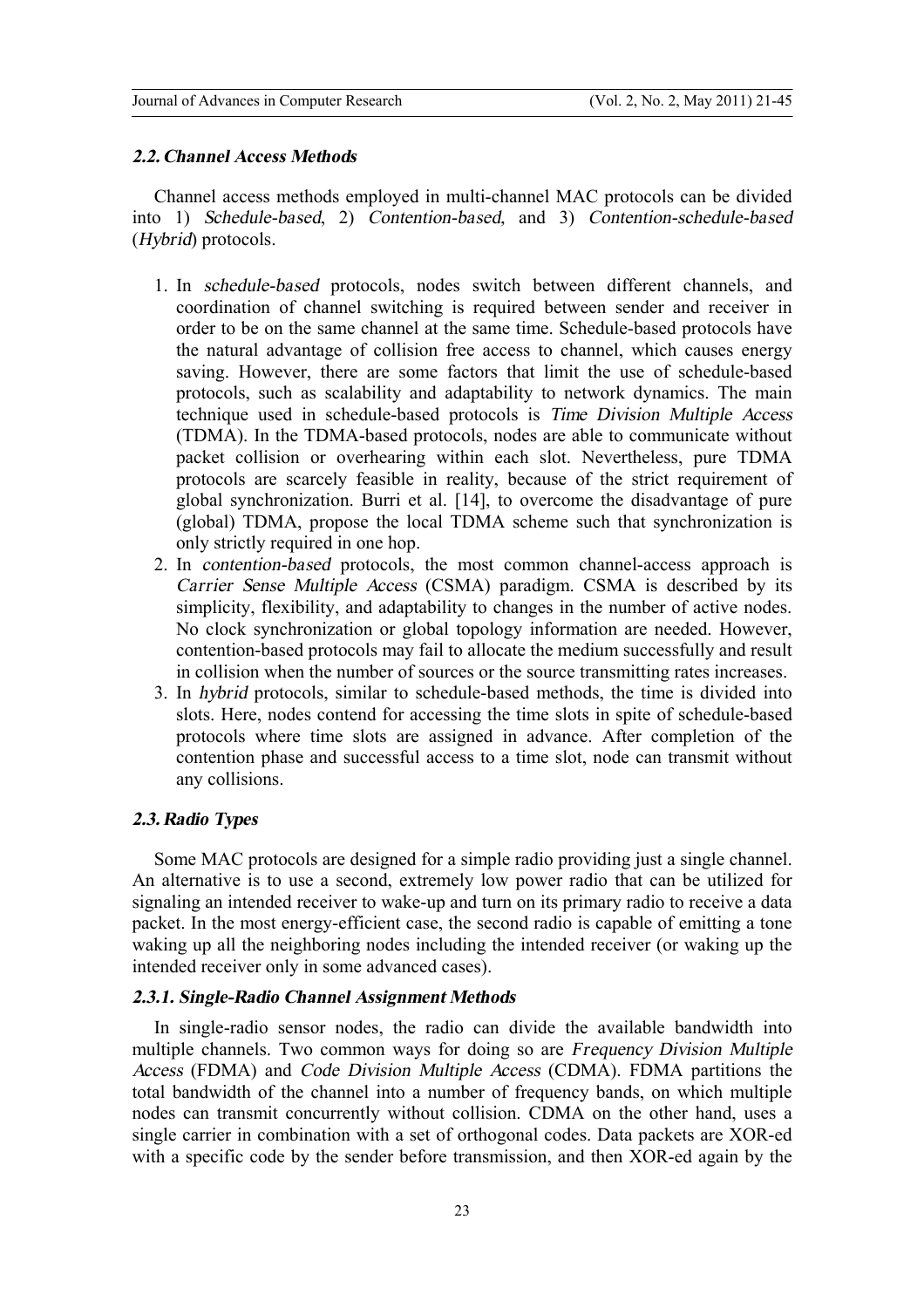receiver with the same code to retrieve the original data. Receivers using another code see the transmission as (pseudo) random noise. This allows the concurrent and collisionfree transmission of multiple messages.

Single-radio, multi-channel protocols can be classified according to the following channel assignment methods: i) *Fixed*, ii) *Semi-dynamic*, and iii) *Dynamic.*

- i. In *fixed* assignment, radios are assigned permanent channels. The operating frequencies are not changed during communication, although the assignment of channels can be renewed, for example, due to changing interference circumstances.
- ii. In *semi-dynamic* approach, channels are assigned to radios for constant use; however, it is possible to change the channel for communicating with radios that are assigned different channels.
- iii. In *dynamic* channel assignment method, nodes can dynamically switch their interfaces from one channel to another between successive data transmissions. Dynamic channel assignment is further classified into three categories based on the methods of coordination as follows: a) *Dedicated Control Channel*, b) *Split Phase*, and c) *Frequency Hopping* [15].
	- a. In *dedicated* control channel protocols, nodes synchronize by exchanging control packets on the dedicated control channel and negotiate for the channel to be used for data transmission.
	- b. With the *split phase* approach, nodes access the medium in two phases: a control phase and a data transmission phase. During the control phase, all the nodes switch to a common control channel and negotiate with their intended receivers for the channel(s) to be used during the data transmission phase. Usually, during the control phase, access to the medium is contention-based.
	- c. In *frequency-hopping* approaches, nodes hop, or in other words switch, between different channels. A pair of devices stop hopping when they make an agreement for transmission and return to the frequency hopping subsequently after transmission completes.

Note that in wireless mobile sensor networks, where devices are highly mobile, pairwise frequency negotiation is required. Hence, it involves unnecessary overhead and is too costly if applied to static WSN.

### *2.4. A Good MAC Protocol Attributes*

A very good MAC protocol for the WSNs should have attributes such as, 1) energy efficiency, 2) scalability, adaptability to changes in network topology, 3) low latency, 4) high throughput, 5) high bandwidth utilization, 6) fairness, 7) reliability, 8) collision free, 9) self-stabilizing and 10) do not require common global time reference. Moreover, the main goals for using multiple channels in WSN protocols are as follows:

- · **Minimization of intra-network interference**. Radio is a shared medium, so concurrent transmissions in the same broadcast domain result in collisions and possibly packet losses. Hence, using multiple channels can reduce interference among sensor nodes.
- · **Avoidance of external interference.** There are multiple radio standards operating in the same unlicensed frequency bands (e.g., 802.11, 802.15.4, and 802.15.1 all operate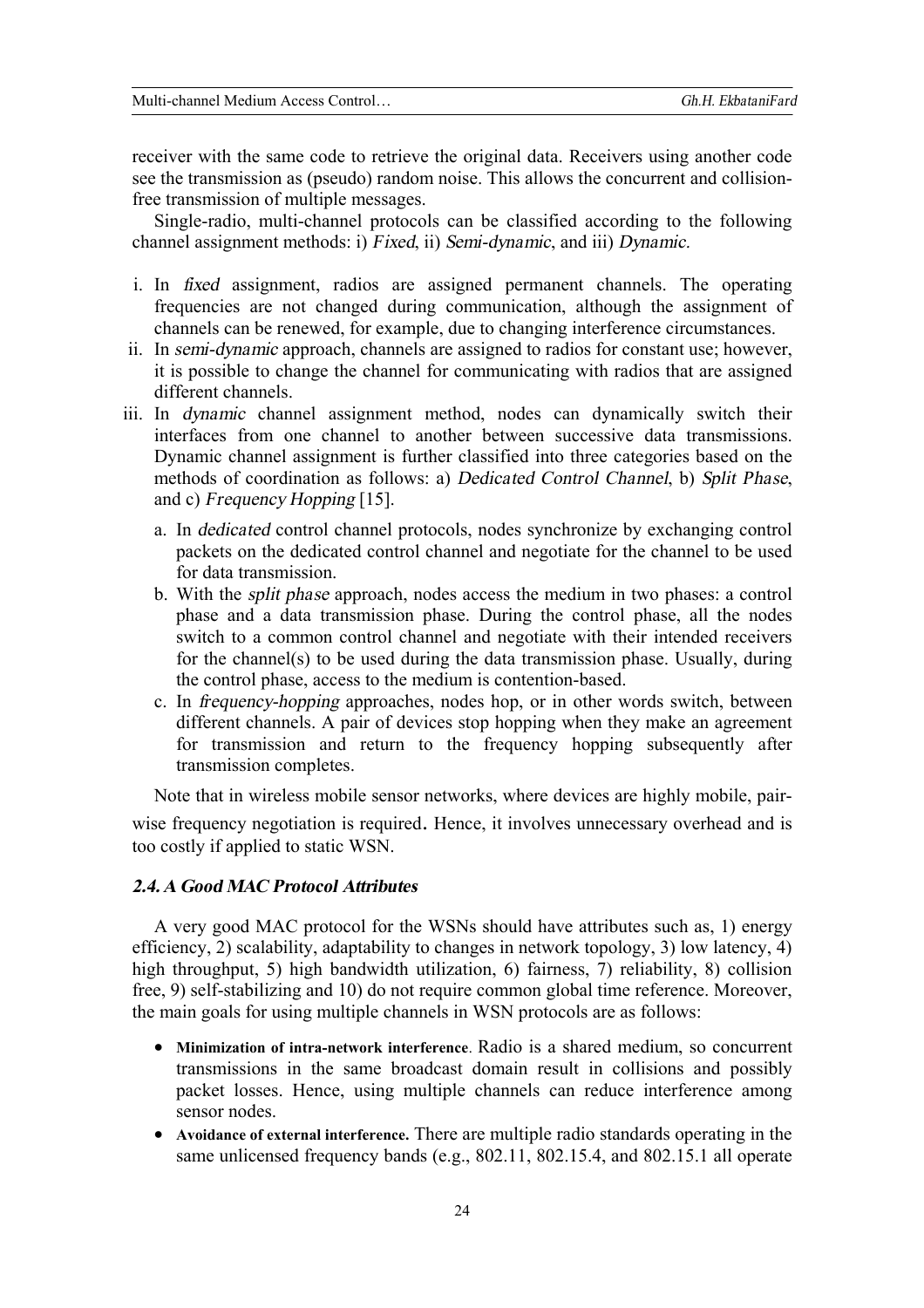in the 2.4 GHz band). Channel diversity is one method to mitigate inter-network interference among collocated networks.

· **Improvement of network throughput.** Utilizing parallel transmission in multi-channel protocols increases packet delivery rate and reduces the latency of network traffic.

#### **3. Challenges for Multi-channel MAC Protocols**

Alongside the traditional challenges of WSNs, such as energy efficiency and scalability, there are some other challenges in multi-channel WSNs. The nodes' transceivers can switch among several channels to gain more performance. It is necessary for senders and receivers to be on the same channel to communicate at a time. It is challenging to coordinate the distributed nodes to which channel they switch and in which state they are. As follows, we will show the challenging problems in designing multi-channel MAC protocols:

- · **Multi-channel hidden terminal.** The problem occurs when a node (like C in Figure 1) is busy transmitting or receiving on a data channel then a neighboring node (like A in Figure 1) initiates a channel reservation handshake on the control channel. Because the node (C) is active on a data channel, it is unable to realize its neighboring selected channel and may inadvertently choose the same channel when it starts its next data exchange. Therefore, some protocols assign different available physical frequencies within two interference (communication) hops to avoid this problem.
- · **Missing receiver or Deafness.** When a transmitter wants to send a packet to a receiver, which its transceiver happens to be tuned to another channel, the missing receiver problem occurs. In the missing receiver problem as shown in Figure 2, node A tries to communicate with node B by sending the RTS packet, while B is busy in data transfer on a different channel.



*Figure 1. Multi-channel hidden terminal problem Figure 2. Missing receiver problem* 

Data

Channel

**CTS** 

· **Broadcast support.** The missing receiver problem causes another problem namely broadcast support. In single channel environment, the broadcast packet can be heard by all neighbor nodes. But, in multi-channel mode, when nodes in neighborhood are assigned different channels for packet reception, some nodes may miss the broadcast messages. Broadcast is important for WSN traffic, for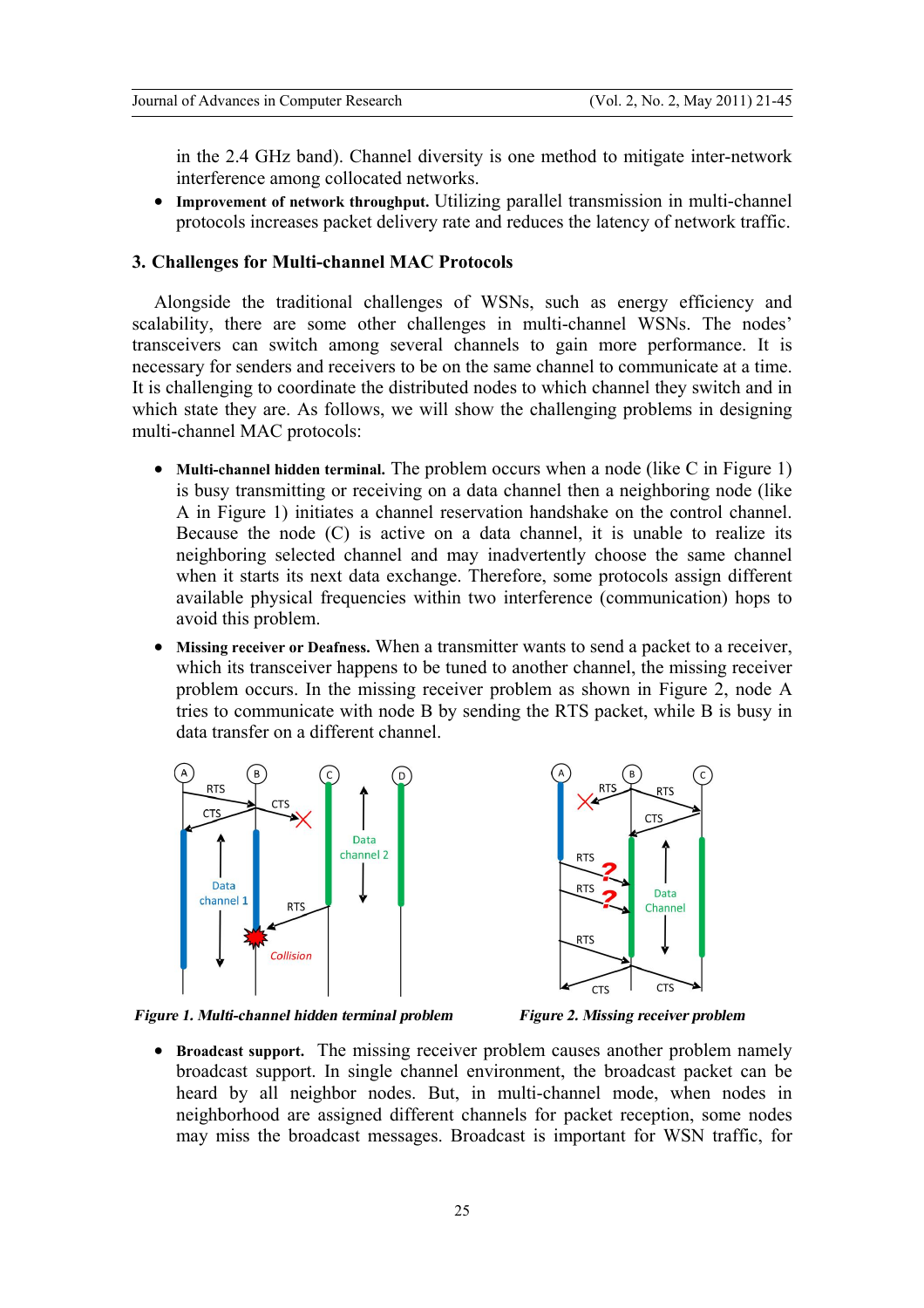instance, sensor nodes may require in-network processing before they transmit the data toward the sink or use local broadcast for route discovery.

- · **Channel switching delay.** The radio cannot switch between the channels immediately where it takes some time, for instance, around  $200 \mu s$  on CC2420 [3] radios. During that time, packets cannot be sent or received. In comparison with the shortness of the WSNs usual packet length, the overhead of the channel switching delay cannot be ignored.
- · **Channel assignment method.** The task of channel assignment with minimum interference, sometime named as the 2-hop coloring problem, allows repetition of colors to occur only if the nodes are separated by more than two hops. This is a NP-complete problem and development of efficient heuristics for this problem is an open research area.
- · **Interference among different channels.** Adjacent channel interferences have great impact on radio reception and hence cannot be neglected. The existence of adjacent channel interference can cause unexpected collisions hence, losing packets. The safe way is to use only non-adjacent channels in multi-channel protocols. IEEE 802.15.4 specification shows that one IEEE 802.11 channel can potentially collide with four IEEE 802.15.4 channels. Moreover, multi-channel protocols must have capabilities to work well with a small number of available channels. Otherwise, their performance may greatly degrade in some indoor scenarios.
- · **Synchronization.** In a single-radio, multi-channel communication, synchronization is a big challenge. If the channel assignment is done dynamically, i.e., the radios are switching between channels instead of being fixed on one channel, a detailed coordination of channel switching is required between senders and receivers in order to communicate on the same channel at the same time.
- · **Joining the network**. A new node joining the network may disrupt the channel organization or may be required to scan all the channels to find a suitable one for transmission. It is another challenge for multi-channel communication in WSNs.
- · **Avoiding network partitioning.** If transceivers of nearby nodes are fixed on different frequencies, they cannot communicate with each other, therefore, it may cause network partitioning. Moreover, there are also other factors for network partitioning such as node failure, flat batteries, and the presence of obstacles.

### **4. Multi-channel MAC Protocols for WSNs**

In this section, a range of multi-channel MAC protocols in WSN literature is described and their main shortcomings are outlined. Then, these protocols are classified according to some parameters and are compared with each other in the following section.

# *4.1. IEEE 802.15.4 Protocol*

The IEEE 802.15.4 [16] protocol, which is originally designed for Wireless low-rate Personal Area Networks (WPAN), can be used for WSN applications. The protocol makes use of multi-channel communication to reduce the effects of interference due to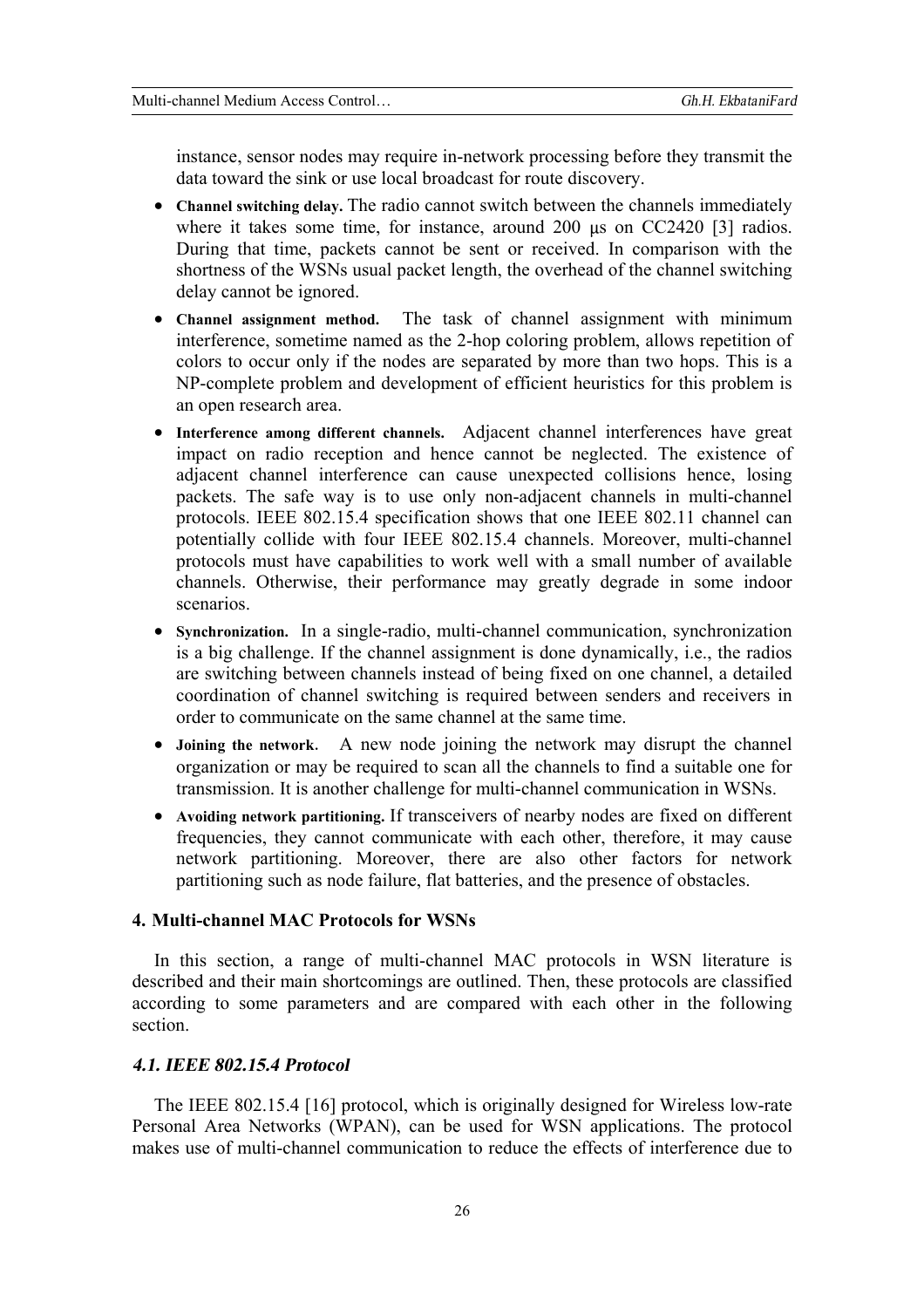co-existing networks that share same parts of the spectrum. The protocol has two modes of operation: *Beacon-enabled* and *Beaconless* modes. In the beacon-enabled mode, a coordinator node, which is a Full Function Device (FFD), is responsible for adjusting the channel, on which its end-devices, i.e., Reduced Function Device (RFD), should communicate, according to the interference experienced by the connected nodes to this coordinator. In this mode, communication can take place in a slotted mode of operation, (i.e., guaranteed timeslots can be allocated by the coordinator) and nodes should directly communicate with the coordinator to get the slot allocations. In this case, communication takes place on a single-hop network, such as a star. Even if a node intends to communicate with a peer in its communication range, all communication flows via the coordinator. When the protocol operates in a beaconless mode, it uses CSMA/CA and nodes operate on a fixed channel. A multi-hop network can be constructed by linking groups of star formations in the beacon-enabled mode. In this case, the beacon message should contain the device depth on the tree and the timing offset, such that a node selects a receiving schedule different from its parent.

Due to the hierarchy in the IEEE802.15.4 networks, the WPAN coordinator is responsible for binding of new nodes, scheduling and routing in the network. Additionally, in IEEE 802.15.4, since all the nodes in a WPAN, communicates on the same channel; contention within the network is not resolved.

#### *4.2. CMAC Protocol*

CMAC [17] is a desynchronized multi-channel MAC protocol that uses two radios. A Low power wakeup Radio (LR), in the lines of the Berkeley pico-radio that can only emit and receive a short train of wakeup pulses, and a Main half-duplex Radio (MR). LR is always on, used to monitor a node's default channel while MR is placed in the sleep mode thus conserving energy. LR radio is used only for wake up and not to be used as a second interface to send data. It plays two roles, first, when a node wishes to transmit, the receiver is woken up through a series of pulses and, second, channel negotiation is undertaken before MR is switched on. MR is able to tune dynamically to any of the pre-decided set of channels. It transmits at a constant power level in the selected band although; it can be switched off too. MR handles all data transmission/reception.

In [17] a Dynamic Channel Allocation (DCA) algorithm that uses coloring techniques for channel assignment has been proposed such that nodes have been allocated channels that overlap at 3 hops or more. DCA assigns channels in a distributed manner in order to make subsequent communication free from interference.

CMAC relies on three types of control messages for its operation: Request (REQ), Confirm (CONF), and Wait (WAIT), that all are sent and received through the LR. When a packet has to be transmitted. LR of the sender is tuned to the receiver's channel R. It monitors R for DIFS period to avoid collision. If R is found unused, the sender transmits an REQ over channel R. REQ includes a set of pulses that identifies the sender's default channel S. If the receiver is idle, it replies with a CON message that is sent by the receiver's LR over channel R after SIFS. It consists of a sequence of pulses with the encoded representation of S. The encoding of S helps to distinguish the node that has won the contention. After transmission of CON, the receiver immediately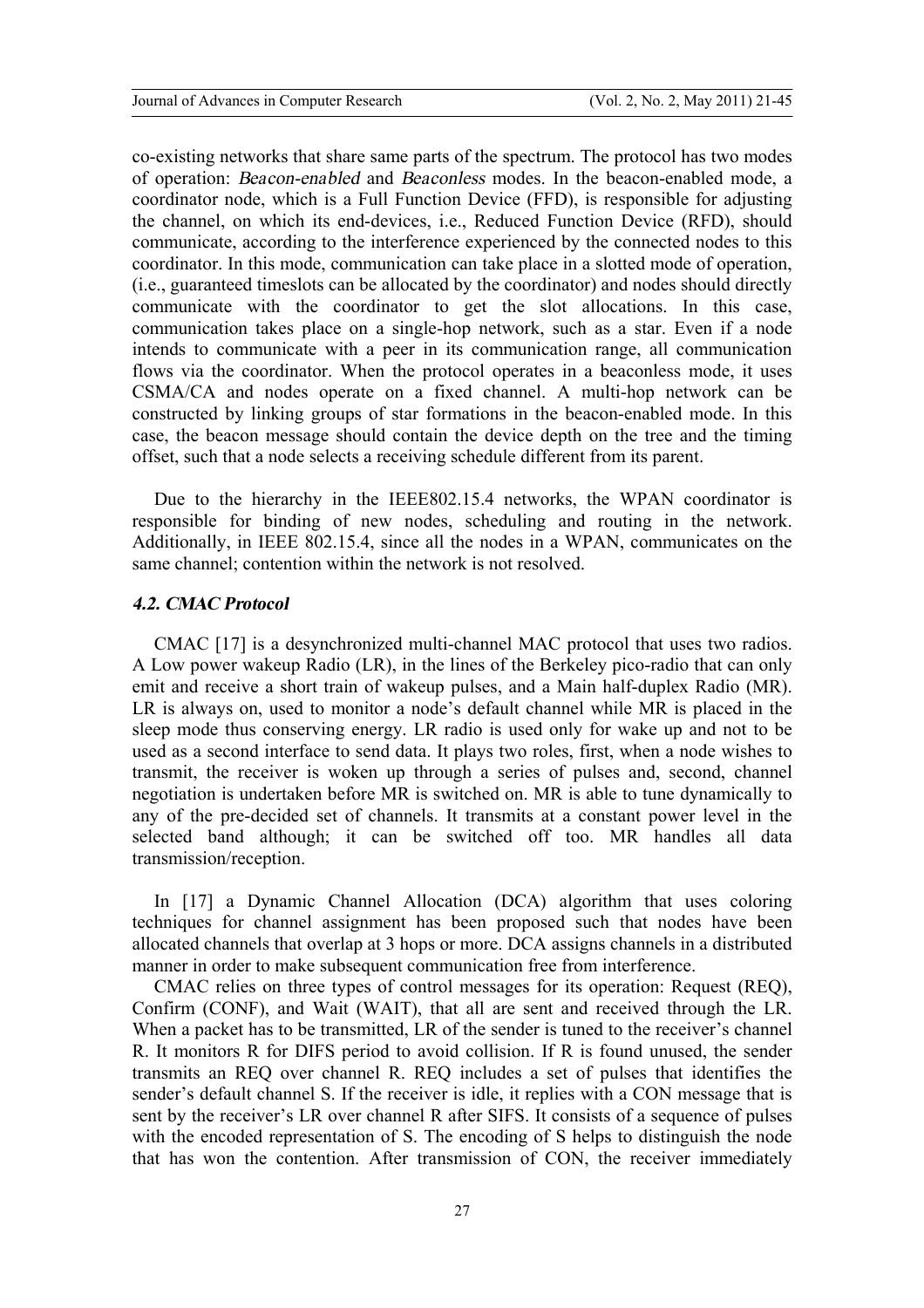switches its MR in the active state and tunes it to the channel described in the REQ (i.e., S). After the transmission of the data packet, the sender switches its MR to the channel of the receiver to receive ACK. When a node receiving a data packet on its MR hears a REQ on its LR, it informs the interested sender the time at which it will complete its current transaction. CMAC accomplishes this through WAIT.

There are two possible deaf periods in CMAC. 1)  $T_{\text{dead}}(s)$  on the sender side is the time between sending the REQ, switching back to the default channel, and after the reception of CON/WAIT. 2) The other deaf period is at the receiver, as  $T_{\text{death}}(r)$ , which begins at the time the first REQ has been heard and extends until information of the header in data frame is read.

However, there are some open questions in CMAC. 1) How does the sender initially know the receiver's channel R, to send REQ message? 2) DCA assumes that each cluster head knows the weights of the cluster heads of all the nodes (that are within 2 hop range of the nodes in its own cluster). But, it does not describe how it can be done. 3) What is the role of the CHs in the network operation after channel assignment phase (DCA assumes that the topology of the network is clustered)?

One of the major shortcomings of CMAC is that it needs to switch twice per packet at MR, one for data packet and the other for ACK. This in turn increases end-to-end delay. CMAC does not require any synchronization, although it requires two transceivers for each sensor node. This increases the hardware complexity and cost of the whole network. Moreover, channel negotiation is needed before each packet transmission, which will incur significant overhead. Meanwhile, the control channel might also become a bottleneck when many motes initialize channel negotiation and request data transmission simultaneously.

Generally, using multiple radio transceivers has some shortcomings. Radio transceivers constantly consume energy, even while asleep, which increases the energy consumption of the nodes. In addition, multiple radio transceivers system needs higher performance communication mechanisms and processor capabilities to receive and process data (or signals) from multiple channels.

#### *4.3. Multi-Channel Lightweight MAC Protocol (MC-LMAC)*

MC-LMAC [18] is a schedule-based single-radio multi-channel MAC protocol designed with the objective of maximizing the throughput of WSNs by coordinating transmissions over multiple frequency channels. It is based on the single-channel LMAC [19] protocol. MC-LMAC is based on scheduled access that nodes switch their interfaces between channels dynamically. Time is slotted and each node is assigned the control over a time slot to transmit on a particular channel. In fact, a node selects a time slot and a channel on which it is allowed to transmit.

The state transition of a node in MC-LMAC has been shown in Figure 3. As can be seen, in the *initialization* state, nodes sample the medium for an incoming packet to enter the *synchronization* state. Synchronization is achieved by a hierarchical scheme started by the sink node and continues hop-by-hop as each node synchronizes with its parent node. If a time difference is detected, (e.g. due to possible clock drifts) the nodes roll back to the initialization state. Moreover, guard intervals have also been used for minor drift to ensure that receivers are ready to listen before the senders start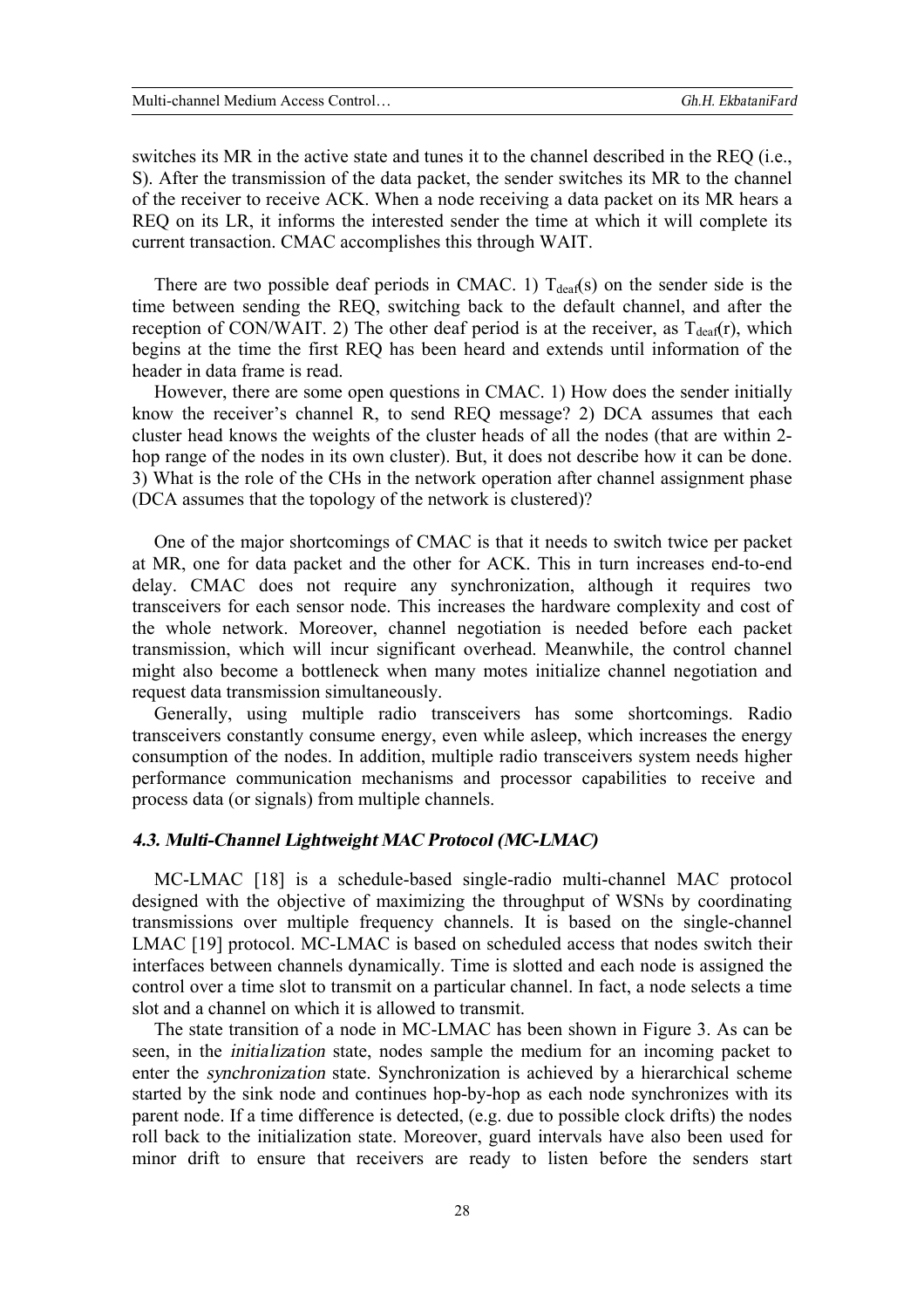transmitting. Time slot *discovery* is an improved version of time slot discovery employed in LMAC, where each node gets a list of free slots and channels from the neighbors. A time slot and channel pair is occupied if the received signal level of the transmissions during the time slot on the channel is above a threshold or if a neighbor node is already receiving from another node during the time slot on a channel. In *time slot and channel selection* state*,* nodes keep a bit vector for storing the information about the slots occupied by neighbors. A node performs an 'OR' operation over each bit vector per channel and discovers the free slots on different channels. At the last stage, nodes stay in *medium access* state that follows the schedule according to the state diagram shown in Figure 4.



*Figure 3. State diagram of a node while executing the MC-LMAC protocol [18]* 



*Figure 4. State diagram of a node while following the schedule in MC-LMAC [18]*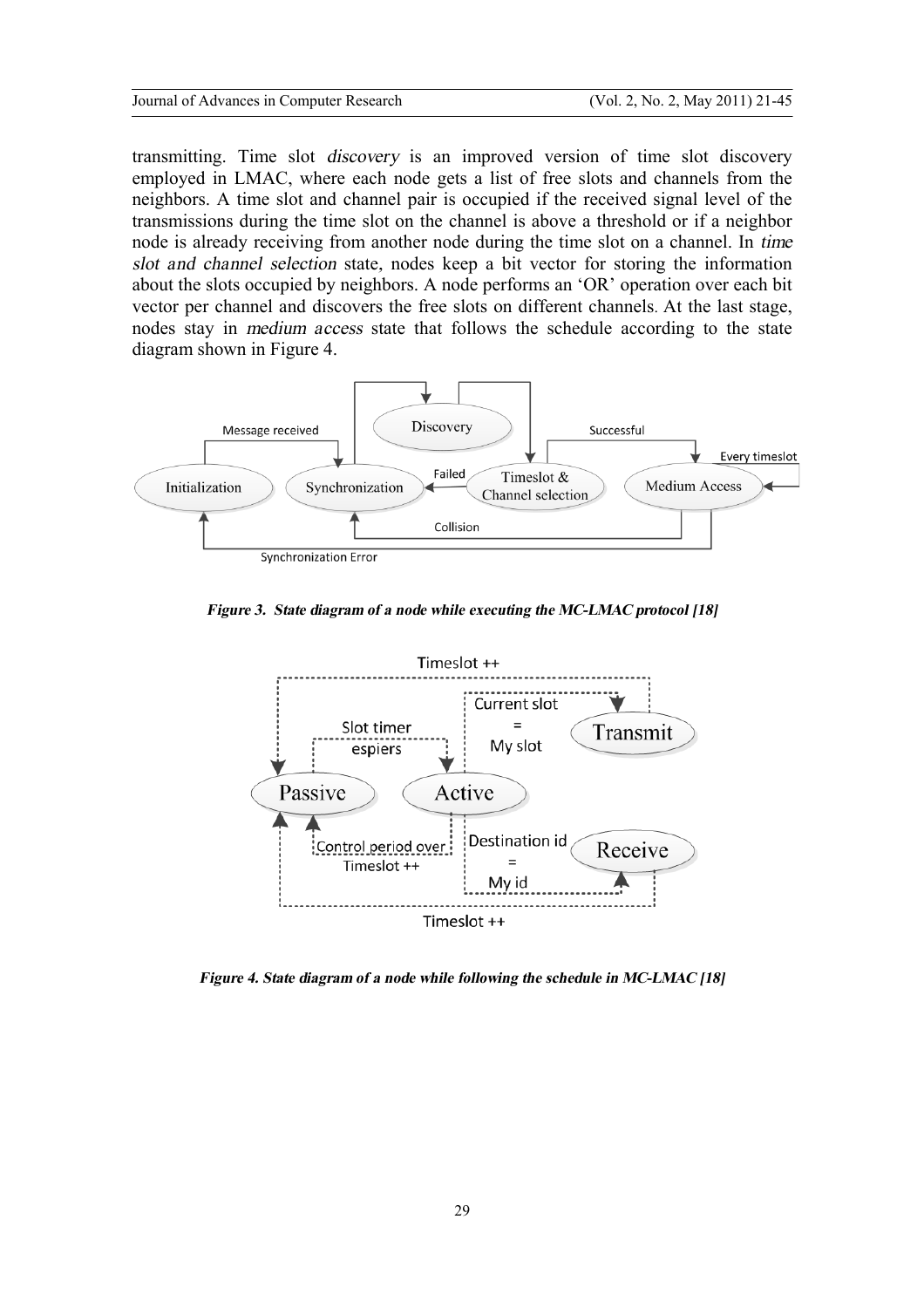

*Figure 5. MC-LMAC timeslot structure [18]* 

The required number of time slots depends on the expected node density of the network. A time slot consists of a Common Frequency (CF) phase and a Split Phase (SP). In the CF phase, all nodes switch to the common control channel to address their destinations and to be informed whether they are addressed in the current slot. In the SP, senders and intended receivers or the nodes that are in the discovery state switch to the channel on which data and the control message transmission will take place. Figure 5 shows the time slot structure of the MC-LMAC. The number of CF slots is equal to the number of channels and it is determined at the initialization of the network and does not change. The main problem of the MC-LMAC is the overhead of the control messages used for synchronization, and channel and time slot selection. It gets worse as network density increases.

#### *4.4. Multi-frequency MAC for WSN (MMSN)*

MMSN [20] is the first multi-frequency MAC protocol designed especially for WSNs. It is based on slotted CSMA where at the beginning of each timeslot, nodes need to contend for the medium before they can transmit. The beginning of each timeslot is reserved for broadcasts. When a node intends to transmit a packet it has to listen for the incoming packets on both its own frequency and the destination's frequency.

MMSN allows users to choose one of the four available frequency assignment strategies, such as, 1) *Exclusive Frequency, 2) Implicit-consensus,* 3) *Eavesdropping*  and 4) *Even-selection.* The first scheme, *exclusive frequency* assignment guarantees to assign different frequencies to different nodes within any two-hop neighborhood, to reduce communication interference and therefore reduce hidden terminal problem. The communication overhead in this scheme is relatively high due to several broadcasts. The second scheme, *implicit-consensus* provides the mentioned guarantee with smaller overhead but it assumes that physical frequencies are infinite which is not true regarding to current real-world WSNs platforms. The two other schemes, *eavesdropping,* and *even-selection* do not guarantee the assignment of different frequencies to two-hop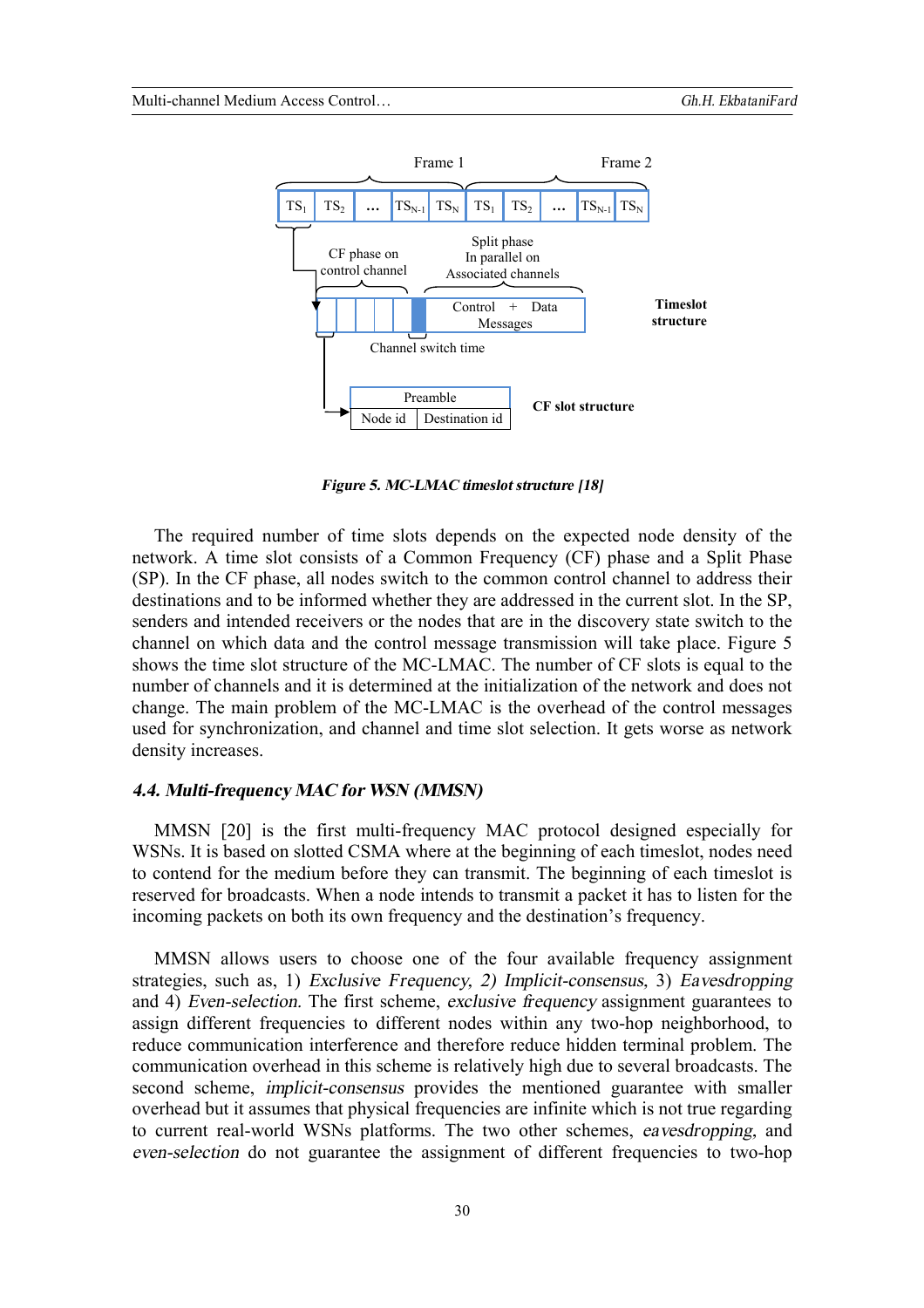neighbors and therefore, do not avoid potential conflicts. *Even selection* is a better choice if the sensor network system is more often static and the network congestion is a big issue. *Eavesdropping* can be used for energy saving if the system topology varies a lot with time and the network is lightly loaded. After frequency assignment, nodes cooperate in media access to maximize parallel transmission among neighboring space.

The time slot size depends on the number of nodes that compete for the same frequency and the data packet size. The usual time slot size is  $3\neg 5$  ms. A time slot in MMSN consists of a broadcast contention period ( $T_{bc}$ ) and a transmission period ( $T_{tran}$ ). During the  $T_{bc}$ , nodes compete for the same broadcast frequency  $(f_0)$  and during the  $T_{tran}$ , nodes compete for shared unicast frequencies. The  $T_{tran}$  also provides enough time to actually transmit or receive a broadcast or unicast data packet. Consequently, each node initially checks the broadcast frequency for receiving or transmitting a broadcast packet. If there is no broadcast packet to transmit or receive, unicast packet transmission and reception are considered. MMSN uses a snooping mechanism to detect the packets on different frequencies, which cause the nodes to switch between channels frequently. **Error! Reference source not found.**Figure 6 shows the behaviors a node may take, if it has a unicast packet for transmission. The node first listens to the  $f_0$  during  $T_{bc}$ . If it senses any broadcast signal, the node spends the rest of the time slot to receive the broadcast packet, as illustrated in Figure 6(a).

If the node does not sense any broadcast signal during the  $T_{bc}$ , it takes a random backoff within the time  $T_{tran}$  minus  $T_{Packet-Transmission}$  where  $T_{Packet-Transmission}$  is the time it takes to transmit a packet from sender to receiver. During the backoff time, called *toggle snooping* time, node snoop on two frequencies,  $f_{\text{self}}$  and  $f_{\text{dest}}$ , where  $f_{\text{self}}$  is assigned to the node for data reception and f<sub>dest</sub> is assigned to the intended destination node. Each node snoops on frequency f<sub>self</sub> to get prepared for a possible incoming unicast packet and also snoops on frequency  $f_{\text{dest}}$  to be aware if the destination node is busy or not. During backoff time, if the node senses any signal on  $f_{\text{self}}$ , it receives the data packet, as shown in Figure  $6(b)$ . If  $f_{dest}$  is sensed busy, this means that another node is trying to send a unicast packet to the same destination. In such a situation, it snoops on  $f<sub>self</sub>$  only to receive a possible unicast packet, as depicted in Figure 6(c). In former state if the remaining time for the current time slot is shorter than  $T_{Packet-Transmission}$ , the node turns off carrier sensing to save energy as shown in Figure 6(d). Finally, if there is not any signal in both frequencies during the backoff period, the node sends out a unicast packet as illustrated in Figure 6(e). It sends the packet with the toggle transmission technique, which is illustrated in Figure 7. In this technique the preamble bytes of the physical layer data unit is transmitted with two frequencies,  $f_{self}$  and  $f_{dest}$ , in an alternating way to reduce collisions.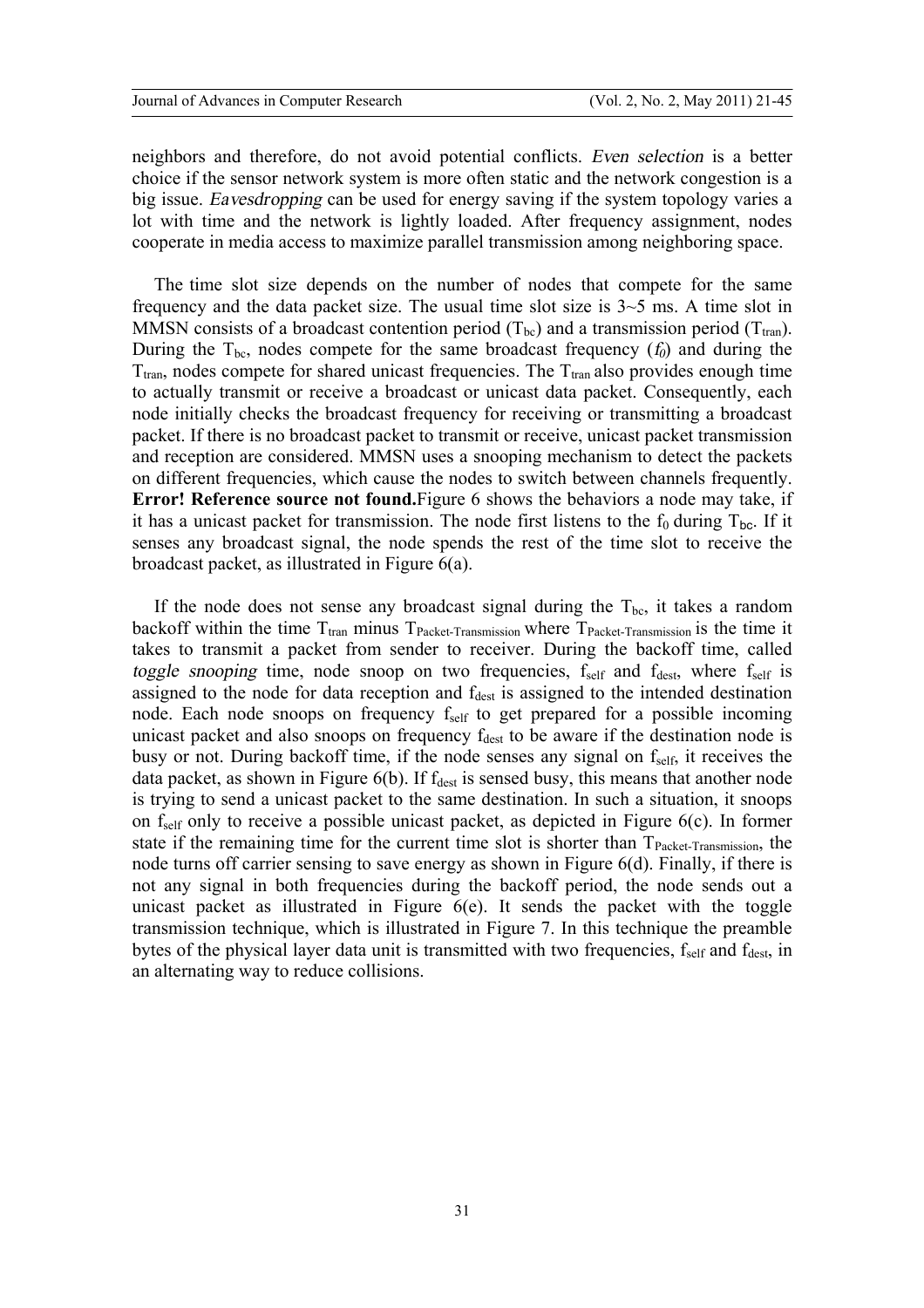

*Figure 6. When a node has a unicast packet to transmit in MMSN. (a) receiving a broadcast packet. (b) receiving a data packet. (c) fdest is busy, snooping on fself only to receive the possible unicast packet (d) the node turns off carry sensing to save energy because remaining time for the current time slot is shorter than TPacket-Transmission.(e) sending a unicast packet.(Source: [20]).* 

However, MMSN has some disadvantages. When a node wants to send a data unit, it has to switch between self-frequency and destination frequency at preamble sending time, which increases the message delay, and protocol overhead. MMSN has a fixed backoff time allocated within each time slot, which it is a shortcoming of this protocol. It also has a lower performance than CSMA even when there are two physical frequencies available. Note that, although MMSN needs time synchronization during media access to provide efficient broadcast support, it does not take advantage of the synchronization service to resolve the conflicts and/or improve its scheme.



*Figure 7. Toggle transmission technique used in MMSN [20]* 



*Figure 8. Frame structure of Y-MAC [21].*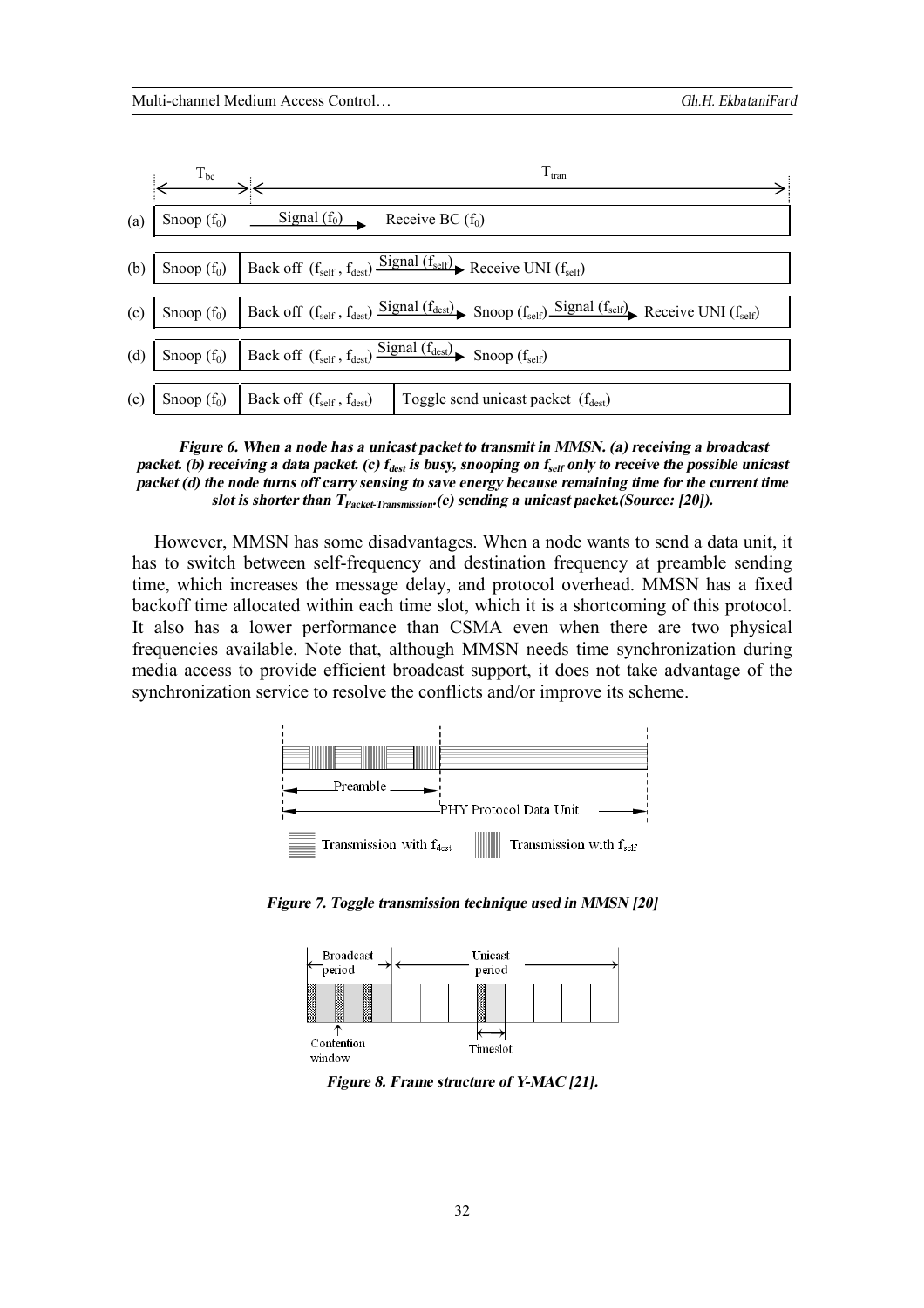#### *4.5. Tree-based Multi-Channel Protocol (TMCP)*

TMCP [22] is a tree-based multi-channel protocol for data collection applications in WSNs. The main idea of TMCP protocol is to partition the whole network into multiple vertex-disjoint sub-trees all rooted at the base station. Then allocates different channels to each sub-tree and forward each flow only along its corresponding sub-tree. TMCP tries to keep away from complex coordination methods by reducing channel switching and communication among nodes with different channels.

TMCP has three modules, Channel Detection (CD), Channel Assignment (CA), and Data Communication (DC). The CD module discovers existing orthogonal channels, which can be utilized in the current environment. This component uses two nodes to sample the link quality of each channel by sending packets to one another, and then among all channels with good link qualities, it selects non-adjacent channels. Assume the number of non-adjacent channels is represented by k. With these k orthogonal channels, the CA module partitions the whole network into k sub-trees and assigns one unique channel to each of them. Partitioning is the main task of TMCP. The goal of partitioning is to reduce potential interference insofar as possible. After the channel assignment phase, the DC module manages the data collection through each sub-tree. When a node wants to send information to the base station, it just uploads packets along to the sub-tree it belongs. Here, authors assume that the base station is equipped with multiple radio transceivers, each of which works on a different channel to receive data packets simultaneously. In TMCP, the base station can also use the network structure to perform data dissemination. When the base station wants to send commands or update the code, it can transmit packets through all transceivers, and then packets will go through every sub-tree and reach all nodes in networks.

However, TMCP has some shortcomings. TMCP assumes that WSN is static therefore it is not applicable to dynamic WSNs, where new nodes may join the network after initial deployment or nodes die out. TMCP is designed to support data collection traffic and it is difficult to have successful broadcasts due to the partitions. Interference inside the branches of the sub-trees is not resolved because the nodes communicate on the same channel. The bandwidth is not fully utilized because only non-adjacent channels are used. Aggregation cannot be employed since communication among nodes in different sub-trees is blocked.

### *4.6. Y-MAC Protocol*

Y-MAC [21] is an energy-efficient multi-channel MAC protocol for dense WSNs that utilizes a hybrid access method. It assigns time slots to receivers instead of senders. For time slot assignment, every node broadcasts a slot allocation vector, which contains occupied time slots within its own one-hop vicinity as well as itself. Then, each node collects information about occupied time slots in their two-hop vicinity by OR-ing the vectors. To assign time slots, one time slot is randomly selected by node if there are several time slots available in the vector; else, nodes should share the same time slot.

The time slot length is long enough only to receive one message. Figure 8 illustrates the frame structure of Y-MAC. A frame consists of broadcast and unicast periods. All nodes have to wake up at the beginning of the broadcast period to transmit and/or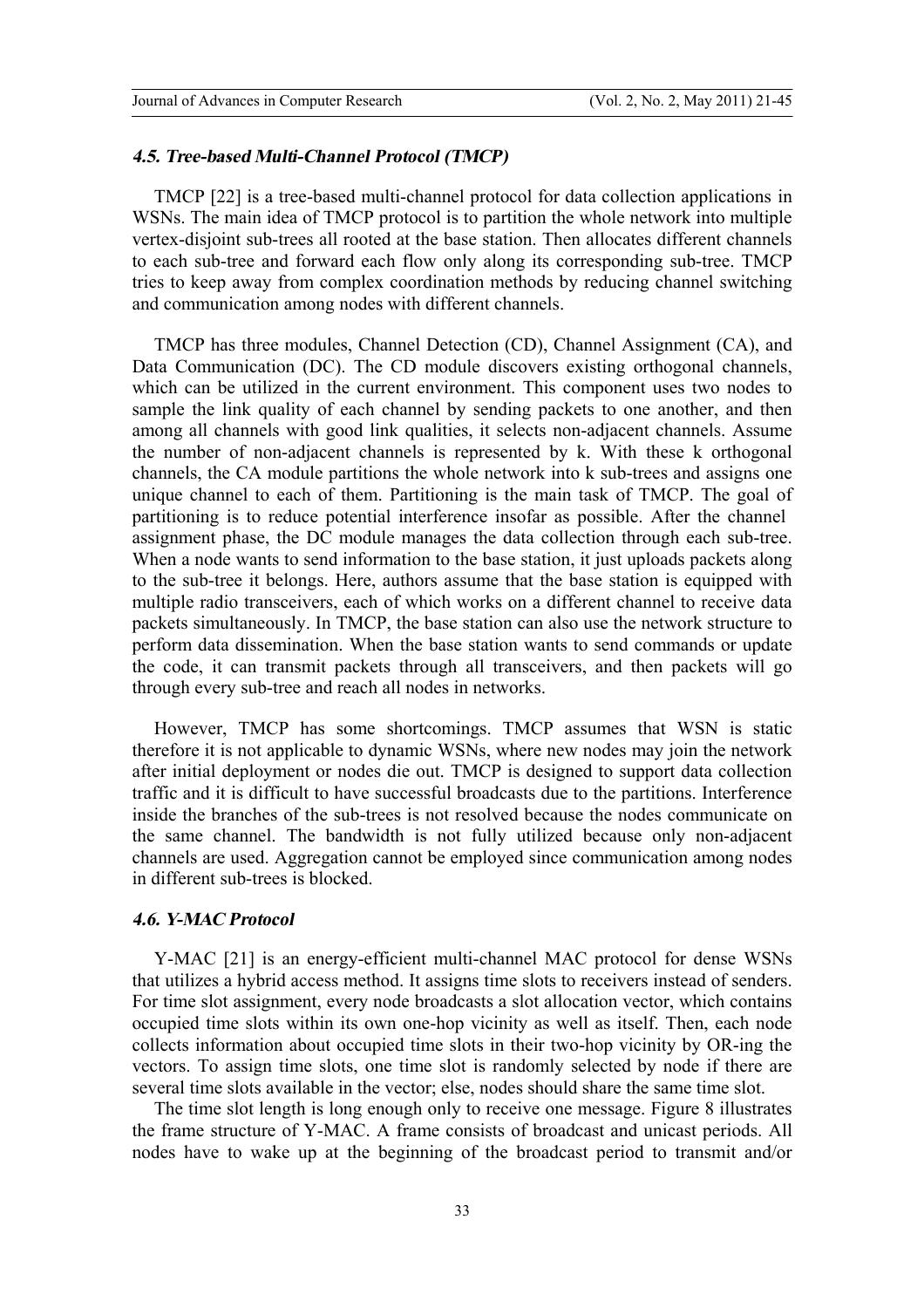receive broadcast messages. At the beginning of each time slot, potential senders for the same receiver compete to access the medium. To guarantee per node fairness, Y-MAC gives a penalty to the contention winner by limiting the range of back-off timer value for the next transmission. Each receiver wakes up at the end of the contention window, if there is not any coming message; it turns off its radio to save energy. In order to synchronize the starting points for the next frame period, nodes exchange the time remaining in the current frame period. The timing information is included in control messages that every node periodically broadcasts to maintain network connectivity.

In Y-MAC, at light traffic condition, packets are exchanged on a base channel. In heavy traffic conditions, when multiple packets need to be transmitted, sender and receiver hop to a new channel according to a predetermined sequence. Other potential senders also follow the hopping sequence of the receiver. If a node receives a unicast message on the base channel (here F1), it hops to the next channel F2 to receive the following message. Sensor nodes hop to the next radio channel if they have additional pending messages for the receiver. Y-MAC attempts to increase network throughput and decrease message delivery latency through using this mechanism.

In Y-MAC when a node detects a network partition, it goes into the sleep mode to save energy. To re-associate with the network, the radio is periodically turned on to execute bootstrap phase until it receives a control messages. At first, the sleep interval is short. Whenever a node wakes but fails to rejoin the network, the interval doubles.

For evaluation purposes, Y-MAC has been implemented in RETOS operating system on the TmoteSky nodes. This protocol is energy efficient under light traffic conditions. Under heavy traffic, when a node loses the contention on the base channel, it cannot transmit even though there are some channels free and therefore it is one of the shortcomings of the protocol. The other drawback of Y-MAC is that the increased contention especially around the sink node with high data rate scenarios is hard to solve.

### *4.7. Hybrid MAC Protocol (HyMAC)*

 HyMAC [23] is a combination of TDMA and FDMA protocols proposed for WSN applications in which data gathered by sensor nodes has to be delivered to at least one sink node in a timely manner. HyMAC is designed to provide high throughput and small bounded end-to-end delay for the packets exchanged between each node and the sink. The communication period in HyMAC is a fixed length TDMA cycle composed of a number of frames. Each frame is equally divided into several fixed time slots where slot duration is the time required to transmit a maximum sized packet. A fixed number of consecutive slots in each cycle starting from its beginning form the *scheduled slots* while the remaining slots of that cycle are its *contention slots*. The base station is responsible to assign an appropriate frequency as well as specific time slot(s) to each node on a tree topology through applying a heuristic utilizing Breadth First Search (BFS) algorithm. *Scheduled node* can communicate in a collision free manner and turn off its radio when it is not necessary to save energy. All scheduled nodes employ the Low Power Listening (LPL) on contention slots during which they randomly select one slot to send a *HELLO* message to the base station. (Rephrase) On the other hand, all of the *unscheduled nodes* like the ones, which have just joined the network, only operate in contention slots to send the *HELLO* message to the base station. If a node receives a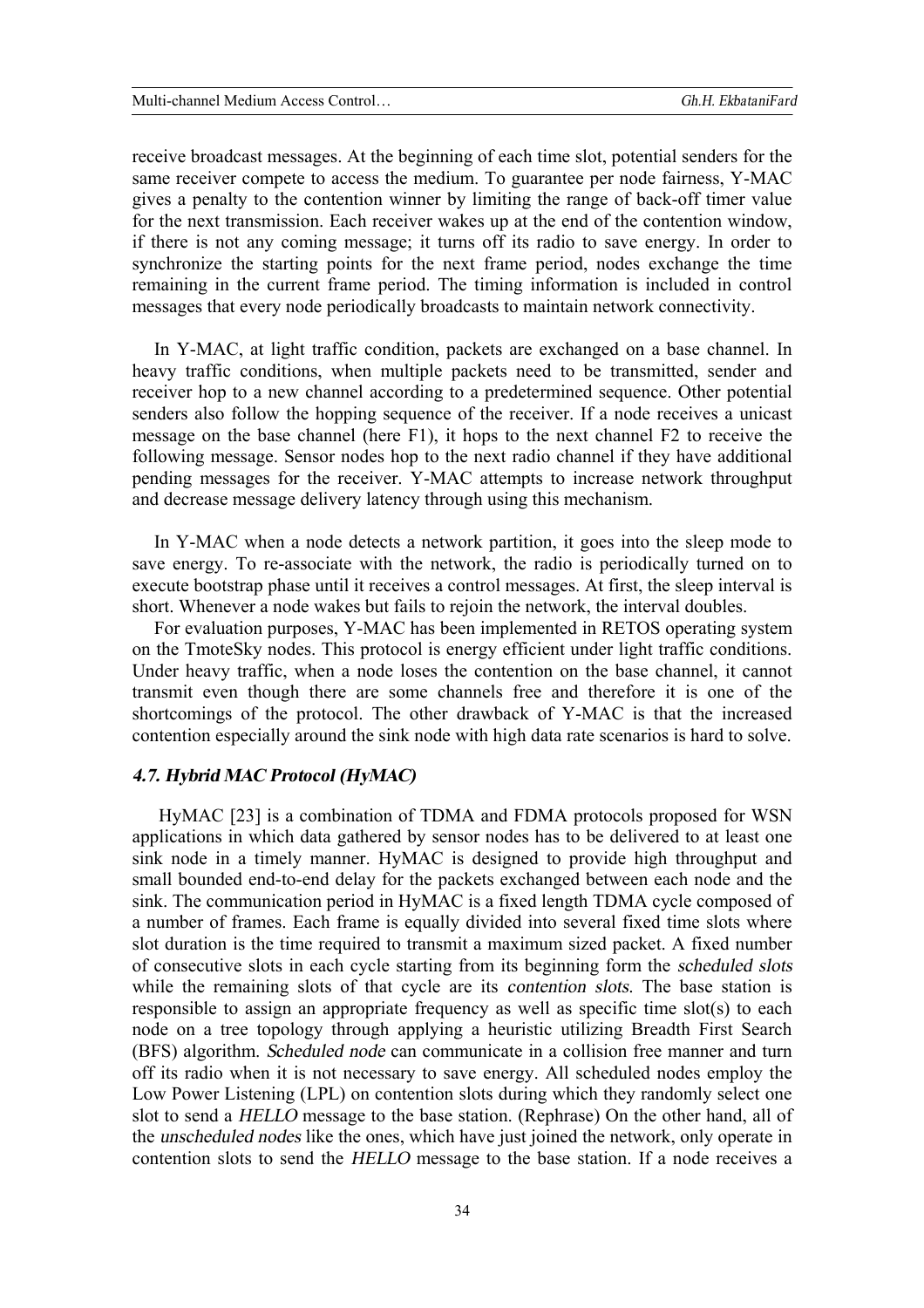Journal of Advances in Computer Research (Vol. 2, No. 2, May 2011) 21-45

*HELLO* message from any neighbor node in its one-hop distance, it adds the sender address to its neighbor list. The updated list will be included in the next *HELLO* messages sent by that node. When the base station receives the *HELLO* messages sent by the nodes, it can create the schedule and send it to each node in the network in a *SCHEDULE* message. Therefore, every node will be able to send *DATA* messages to its parent node using its assigned slot and frequency in a way that maximizes the network throughput and minimizes the overall uplink delay.

 However, many open questions are not answered in HyMAC such as, 1) how to maintain time synchronized communication, 2) how a new node joins the network, 3) how to resolve collisions, 4) how to implement the protocol in a distributed way, and 5) how the authors simulated and/or emulated the protocol for the performance evaluation.

# *4.8. Fair Channel Assignment Protocol*

A fair channel assignment method to level down the buffer wall in WSNs is proposed in [24]. The buffer wall phenomenon indicates that the nodes nearer to the sink are more likely to have empty buffers due to the lack of data to transfer, while the buffers of the nodes that are further away to the sink are filled with data. Therefore, the major challenge to achieve greater fairness and higher throughput simultaneously is to level down the buffer wall to get an ideal buffer usage distribution.

Main objective of [24] is trying to maximize the minimal achievable data sending rate generated from each individual sensor node. It proposes a multi-channel assignment algorithm called double-plate that is a layer-based approach, which allows the nodes in the same layer of the same sub-routing tree to choose the same sending channel. A subrouting tree is a routing tree rooted at one node that is one hop away from the sink plus the sink node itself (e.g., there are three sub-routing trees in Figure9). The layer for a node is defined as the hop number from that node to the sink, where sink is layer 0.

In the channel assignment protocol, first, each node needs to find an appropriate parent to form a sub-routing tree. For each sub-routing tree, a series of channels is assigned to it; the assignment makes sure that channels for different sub-routing trees do not interfere with each other. For adjacent layers in the same sub-routing tree, channel interval of no less than 3 MHz is guaranteed. Experiments done in [24] shows that when the two channels are 3 MHz away or more, no obvious interference is observed.

Every node switches channel in an asynchronous slot-based manner. Each node to communicate with the parent chooses a sending channel and to receive should switch to its children's sending channel. Y. Yang et al*.* [24] propose an intra sub-routing tree channel switching scheme to make sure that nodes with higher buffer usages can get more chances to transmit. It proposes two kinds of decisions for each node, *receiving decision* and *sending decision,* where each of them consists of three transmission times. A receiving decision includes two slots of time being in receiving channel and one slot of time being in sending channel. Similar to that a sending decision consists of two slots of time being in sending channel and one slot of time staying in receiving channel. Each node chooses the next decision in accordance with the buffer usage distribution nearby it. Y. Yang et al. [24] also propose an inter sub-routing tree rate adaptation algorithm to achieve fairness among different sub-routing trees such that nodes in one sub-routing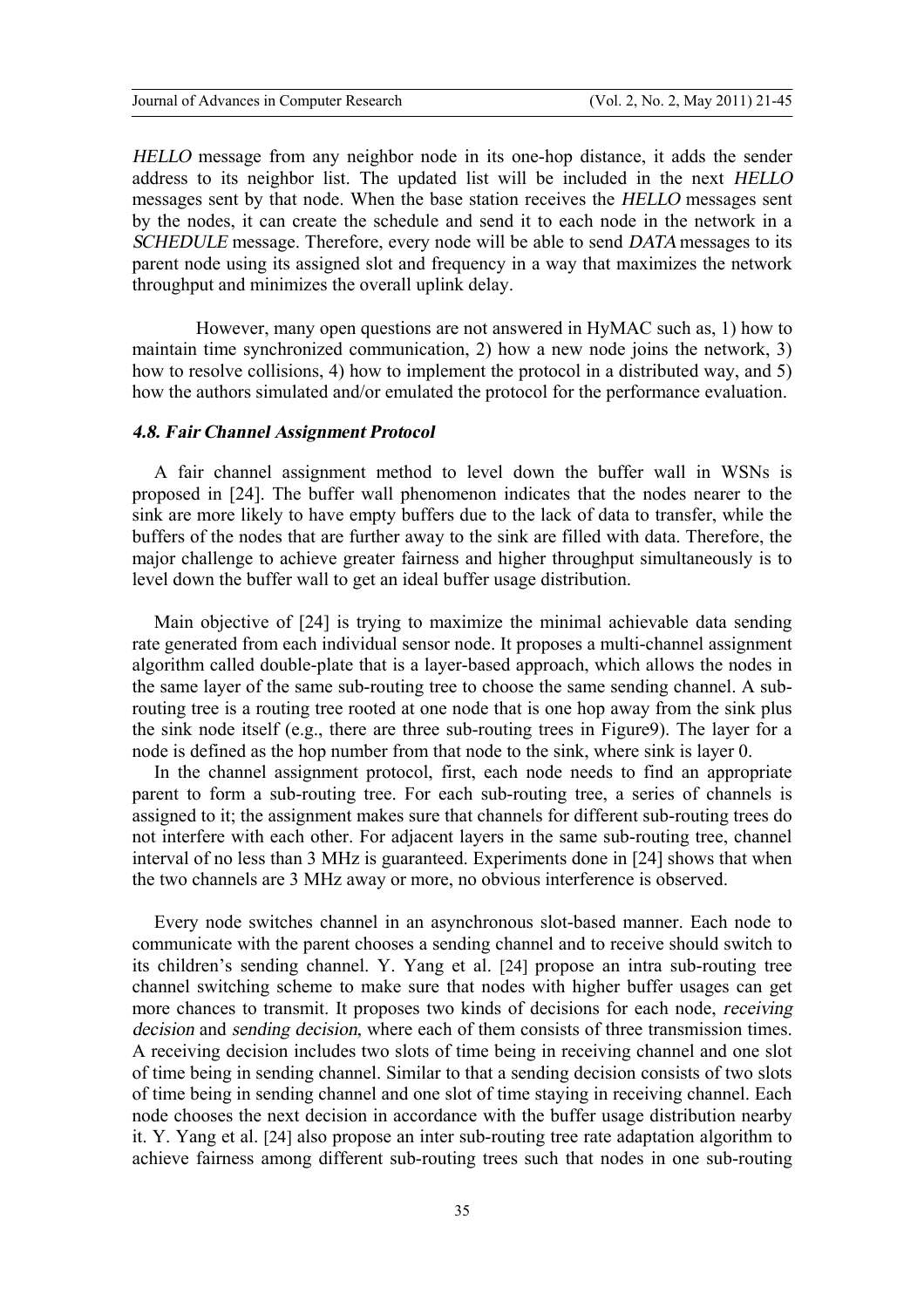tree can switch to another for better sending rate. As shown in Figure 10, if a node A finds out that its data-sending rate is stable but much lower than that of the potential parent C, A chooses to switch to the sub-routing tree, to which C belongs.



*Figure 9. Sub-routing tree building in double-plate [25]* 



*Figure 10. Rate adaptation between two different sub-routing trees [24]* 

However, in [24] the authors claim that performance of one sub-routing tree is independent to the others, but it is not always true in real world applications. Besides, there is a problem the same as in TMCP, such that aggregation cannot be done, since communication among nodes in different sub-trees is generally blocked. In addition, there is still interference among the nodes in a layer of the sub-routing tree because of the common frequency has shared among them.

#### *4.9. A Practical Multi-Channel MAC Protocol*

The MAC protocol proposed in [25] is a general-purpose multi-channel MAC protocol that is designed and implemented on sensor motes with no specific assumptions on the application. The main idea of the protocol is to assign a home frequency to each node such that network throughput is maximized.

In the proposed protocol, channels are organized as a ladder, starting with the lowest channel,  $F_0$ , up to the highest channel  $F_N$ , where N is the number of channels available in the network. All nodes in the network start at channel  $F_0$ . When this channel becomes overloaded, some nodes migrate to higher channels to spread the communication load across non-interfering frequencies; this phenomenon is called *channel expansion*. When a channel is no longer congested, nodes on this channel invite those from the next (higher) channel in the ladder to switch to the underutilized frequency; this phase is named *channel shrinking.* The switching decision is based on how serious are the collisions and interference and also on the role of the node in contributing traffic to the network.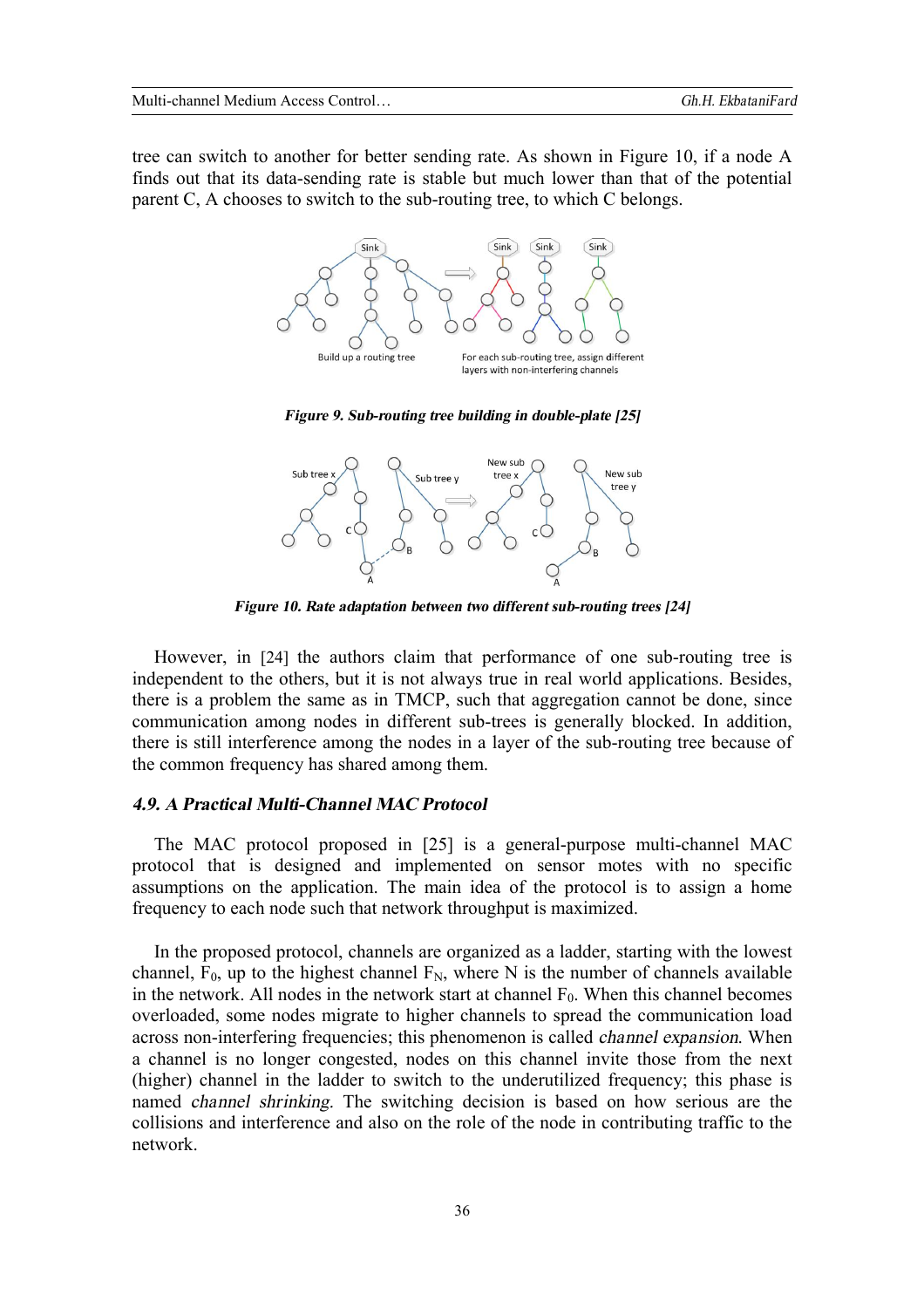Nodes that communicate frequently are clustered into the same channel, whereas those that do not communicate much (but are within each other's interference range) are separated into different channels. However, there is not any suggestion in the paper for detecting nodes that communicate frequently. Moreover, since nodes in a cluster using the same channel still suffers from the collision.

In this algorithm, nodes that behave predominantly as sinks have preference to switch channels first (i.e., initiate the cluster split). Such nodes do not send much traffic, and hence have a low-cost outgoing link, making it appropriate to split. Nodes that communicate heavily with those sinks come together to create a new cluster. To communicate across clusters, a sender on one home channel switches to the home channel of the receiver to send messages to it.

There are special messages used by this protocol. When a node first joins the network, it broadcasts a *HELLO* message at the home channel to inform its neighborhood that it has joined the channel. Node sends out *WHERE IS* message when the node wants to send a message to a neighbor but does not know its home channel. The message, which is sent periodically by nodes, is *CHANNEL UPDATE* message. When a node wants to leave its current channel, it sends a *BYE* message. Nodes send out *INVITATION* messages to the above channel to invite nodes to join its home channel. The other type of messages is *DATA*, which comprises any messages passed to the MAC by the upper layer.

However, this protocol considers channels as a ladder; therefore, it cannot take advantages of spatial reuse of the radio channels. The other drawback of the protocol is the overhead of *CHANNEL UPDATE* message that are sent out periodically by nodes.

#### *4.10. Cluster based On-demand Multi-channel MAC Protocol (COM-MAC)*

COM-MAC [26] is a cluster based on-demand multi-channel MAC protocol for Wireless Multimedia Sensor Networks (WMSNs) [27]. In this protocol, a clustering technique is used in order that each sensor node is associated with one Cluster Head (CH). COM-MAC assumes that each

CH is equipped with a number of half-duplex transceivers that can transmit or receive on some channels simultaneously and each sensor node is equipped with a single half-duplex transceiver. In addition, it supposes that each CH has sufficient power supply and better processing capacity. A scheduled multi-channel medium access technique is applied within each cluster, such that CH is responsible for dynamically allocating time slots and channels for its members according to the QoS requirements and traffic status. To enhance transmission reliability, this protocol uses an ARQ method to utilize the vacant spectrum.

Two protocols, a contention-based and a TDMA/FDMA-based protocol, are designed for each sensor node in support of different application scenarios to send request to CH. Control channel(s) for the contention-based protocol and the time slots for the TDMA/FDMA-based protocol are both assigned by CH(s). The frame structure of COM-MAC is composed of three sessions, request, scheduling, and data transmission session.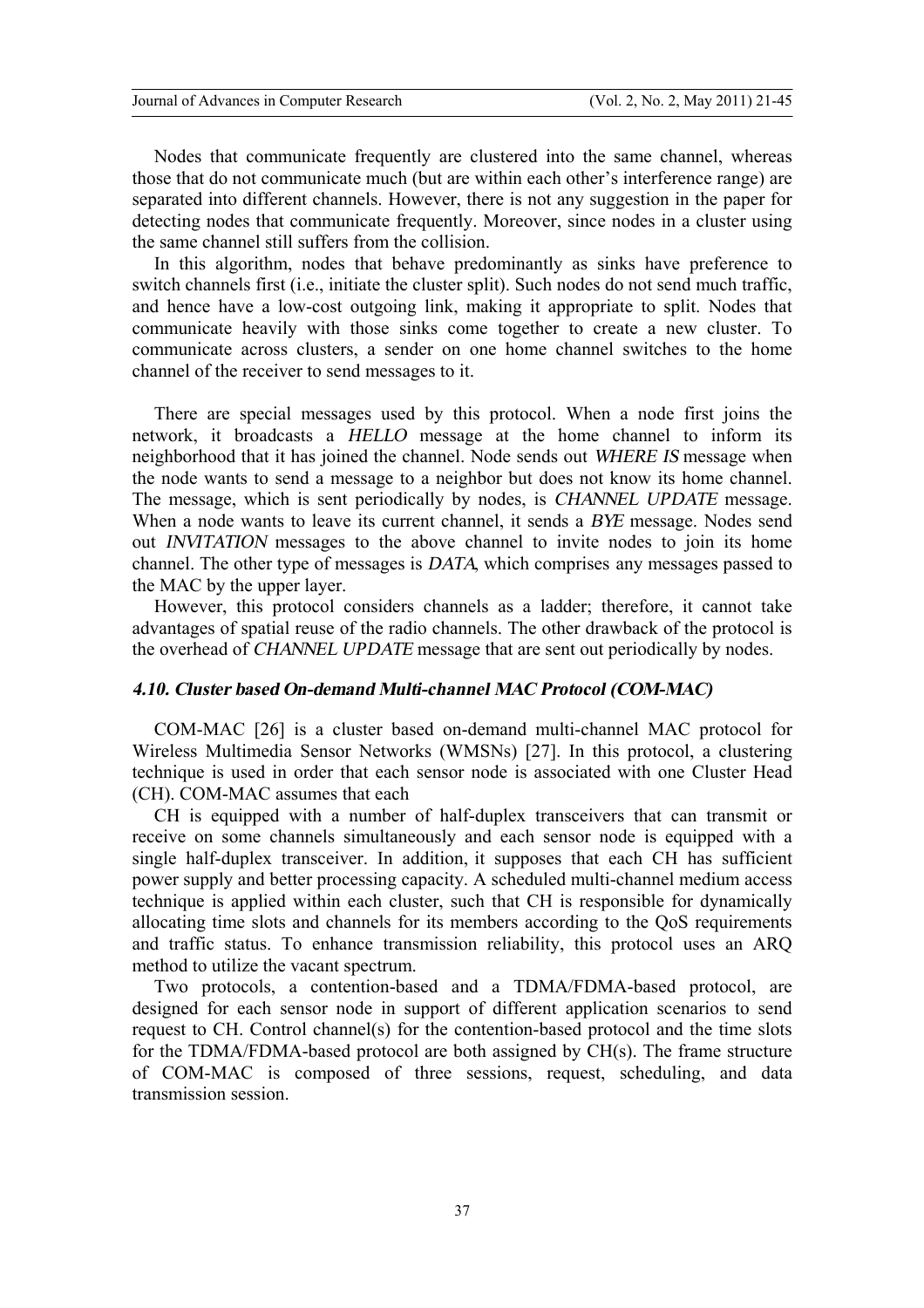

*Figure 11. An example of request schedule in COM-MAC [26]* 



*Figure 12. Inter-cluster negotiation in MCMAC [28]* 

A node will send a request message to its CH at the request session when it has data to send. Based on the information obtained in the request session, CH creates a schedule and broadcast it throughout the scheduling session to coordinate the data transmissions of the cluster members. The created schedule comprises of time slots and radio channels

for data transmission as depicted in Figure 11. P*<sup>i</sup>* indicates the request sent by node *<sup>i</sup>* and H*<sup>i</sup>* indicates the unoccupied space in some channels. To enhance network throughput, H*<sup>i</sup>* is used to retransmit the lost packets. At data transmission session, each sensor node will transmit its data at the assigned schedules and will wait for ACK if it is requested in transmitted packets. Hence, each time slot is divided into data transmission and *ACK* sections.

There are some critical questions unanswered in COM-MAC such as, 1) how does it avoid interference among nodes that belongs to different clusters but using the same channel (inter-cluster interference), 2) what happens to the nodes that want to send data after request session, 3) is the size of the frame fixed or not, and 4) on what parameters does it depend.

#### *4.11. Multi-Channel MAC Protocol (MCMAC)*

MCMAC [28] is a coordinator-based multi-channel MAC protocol for WSNs. It assumes that the nodes within the same cluster are synchronized. In addition, a cluster comprises not more than 64 sensor nodes. CHs can communicate with each other at stronger power, where one of the available channels is used as control channel (the control channel can be operated to exchange the control packets and data packets).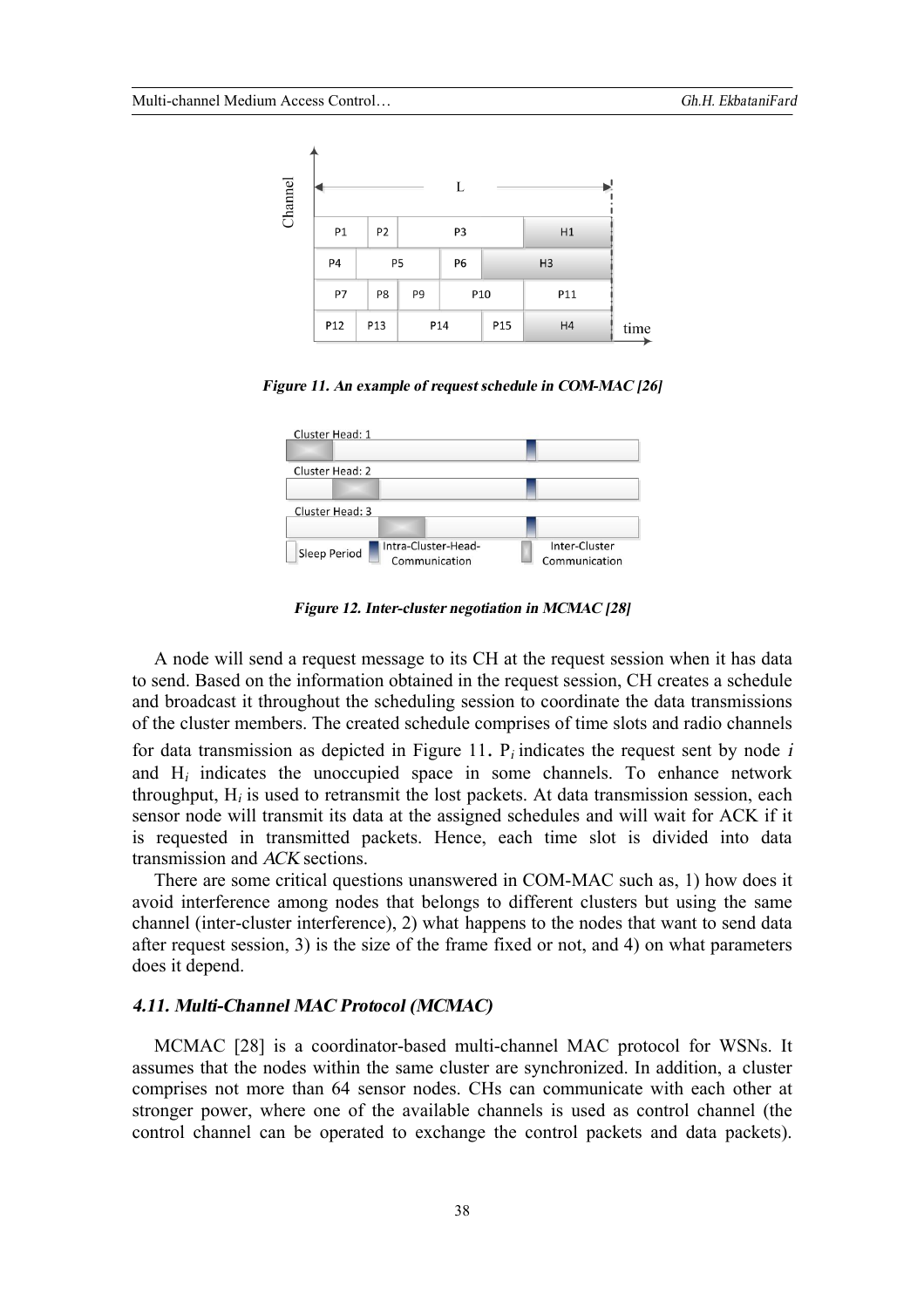MCMAC also assumes that there are many sink nodes in the WSN in order to avoid from the bottleneck problem of single sink node.

In MCMAC, the CH is responsible for synchronization. It broadcasts the synchronous information within the cluster. Sensor nodes work in listening mode at synchronization phase. After receiving the synchronous information, they setup their wake up clock and get into sleep. In MCMAC, every frame consists of an active period and a sleep period. The active period is consists of four phases, (1) *synchronous beacon*, (2) *transmission request*, (3) *channel schedule*, and (4) *data convey*.

The CHs negotiate to reserve a contact-time for inter-CH communication in the sleep period of the frame structure. To avoid inter-cluster interference the neighboring CHs negotiate about sleep times with each other as illustrated in Figure 12. This negotiation is done on the control channel.

CHs send the *synchronous beacon* signal on the control channel at the beginning and end of the active period with the intention that the sensor nodes can adjust their wakeup clocks. The CHs switch to the listening mode at *transmission request* phase, which is divided into several time slots. The number of time slots is equal to the number of the cluster member nodes. The time slots are assigned in accordance with the sensor node ID such that the first slot belongs to the smallest node ID and the last slot belongs to the node ID that is biggest. Then, if a sensor node wants to transmit data, it sends the request packet on the control channel in its chosen time slot.

The CHs collect all the request information from the member nodes at the transmission request phase. At *channel schedule* phase, CHs broadcast the channel assignment information on which the channels for the source node and destination node are determined. The schedule packet includes the source node ID, destination node ID and the chosen channel for data exchange. Member nodes switch their transceiver to the agreed channel according to the content of the channel assignment packets. In the *data convey* phase, if a node is assigned the channel resource it wakes up to transmit on the agreed channel, then returns to sleep mode to save energy.

However, MCMAC has some disadvantages. In order to avoid inter-cluster interference, all neighboring clusters have to go to sleep mode that decreases concurrency and increases latency of the packets in the network. Meanwhile, the main defect of the MCMAC is the high communication burden of the CHs. There are also some open questions in MCMAC such as, how the sink nodes communicate and synchronize with each other. Why the number of nodes in a cluster is limited to 64 nodes since this restriction will decrease the scalability of the protocol.

#### *4.12. Reliable Data Collecting MAC Protocol (Rainbow)*

Rainbow [29] is a tree-based MAC protocol designed for reliable data collection in WSNs in scenarios with Radio Frequency (RF) interference. It uses local TDMA [14] and Frequency Hopping Spread Spectrum (FHSS) together. The FHSS scheme is used to decrease collisions, enhance throughput and avoid RF interference. In this scheme every hopping sequence is obtained by cyclic shifting a standard hopping sequence that is generated by interleaving a normal sequence with a *S*-random interleaver [30].

Rainbow uses some messages to construct its tree topology, these messages are *invitation*, *application*, *approve* and *bu*sy tone message that all transmitted at a pilot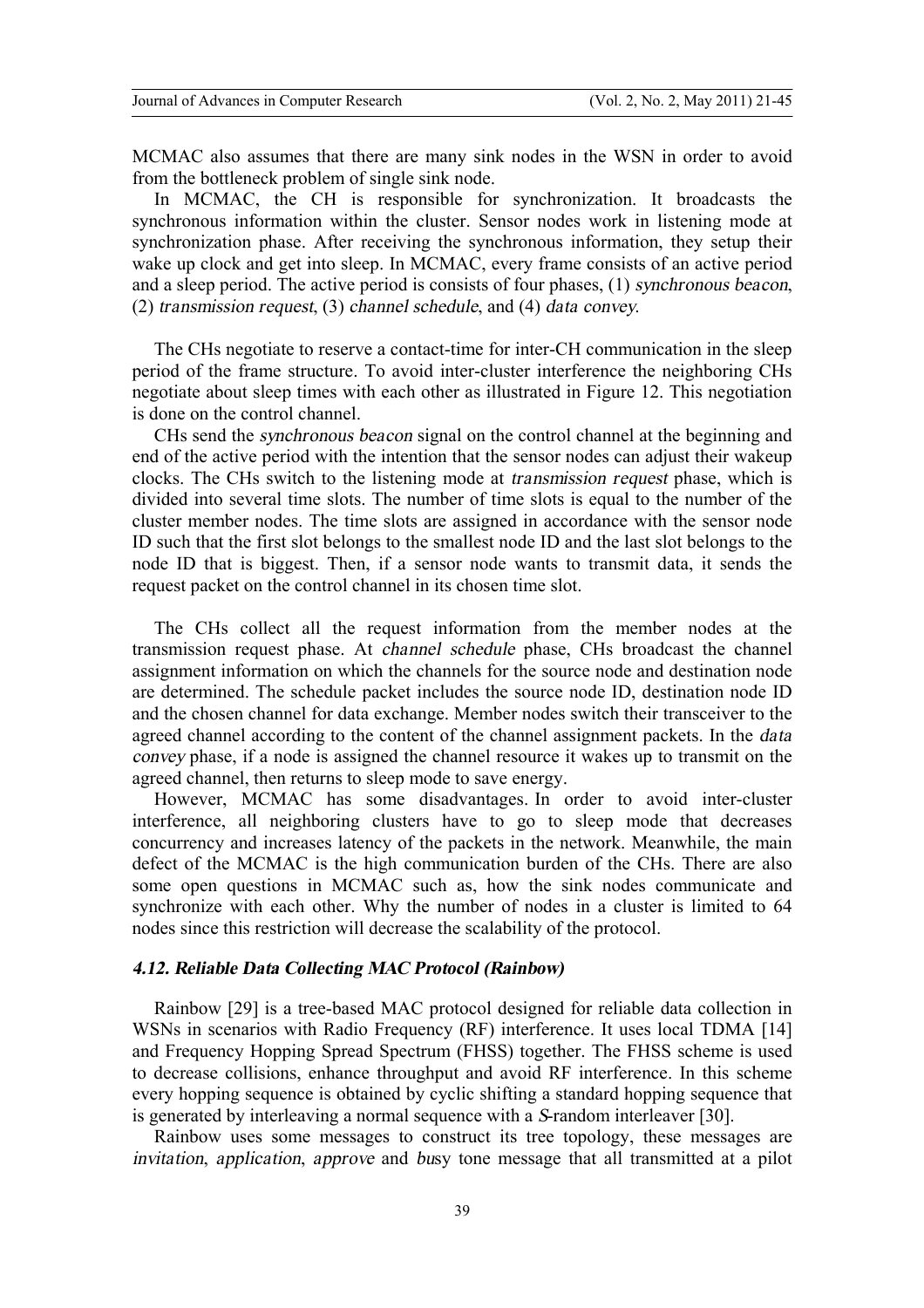frequency. In this protocol, each node keeps at most one slot open at the pilot frequency for applying to build tree. If node A wants to join the network, it keeps listening for a super frame time to the pilot frequency to collect *invitation* messages. After that, node A elects the best neighbor node (node B) as the potential parent node according to the routing scheme. When there comes another *invitation* message from node B, node A will send a *busy* tone instantly, and transmit an *application* message to node B after a randomized backoff. Then, node A waits for *approve* message from node B. If there arrives the *approve* message, node A successfully joins the network, and will synchronize to B. It takes node B as parent node, and marks the applied slot as uplink. Moreover, node B marks the open slot as downlink slot, and its frequency starts to hop.

*Punch* [29] is the name of the distributed time-frequency channel allocation algorithm proposed by Rainbow to obtain collision free communication by allocating exclusive resource in two-hop. Frequency allocation results from Hopping Sequence Start Point (HSSP) allocation. The HSSP of a node is specified by *invitation* message at joining phase. In Rainbow, every node deduces an *index* value from the number of current super frame to index the current frequency in the hopping sequence. This value is the same for the whole nodes. Each node switches its frequency based on its own hopping sequence, the *index* value and of its parent node hopping sequence. The TDMA-based frequency hopping communication is achieved when two nodes turn their radio to the same frequency in the same time slot. When link failure occurs, Rainbow tries to find the best alternative parent node. If a transmission fails, the sending node will retransmit the packet in the next super frame at another frequency.

The main advantage of the Rainbow is its attention to RF interference to handle inter-network interference. However, the major disadvantage is that nodes have to switch its frequency at each super frame, whether interference exists or not, in other words, Rainbow does not use frequencies and time slots optimally. In addition, still an open question exists, how Rainbow handles collision in pilot channel where all control messages transmit on it.

#### **5. Comparison of Multi-channel MAC Protocols**

Table 1 shows the challenges that the reviewed multi-channel MACs have addressed. These challenges are covered in Section 3. *Hidden Terminal* column indicates that if the protocol suffer from the hidden terminal problem (shown by  $+$ ) or not (shown by  $-$ ). *Deafness* feature shows that whether missing receiver is probable in the protocol. *Synchronization* column points out whether the protocol assumes that the time synchronization is required externally. *Channel switching* column shows the number of frequency switching the protocol needs to do in each step. *Joining Network* as another challenge explains that when the protocol allows a node to join the network. *Intranetwork* is a comparison parameter to show the method that is used by each protocol to avoid from internal interference. Finally, *Inter-network* column shows whether the protocol has a method to cope with inter-network interference.

Table 2 compares the different multi-channel MAC protocols discussed in the preceding section. This comparison is from the perspective of different parameters apart from to the challenges they respond. These parameters are *Supported Topology,*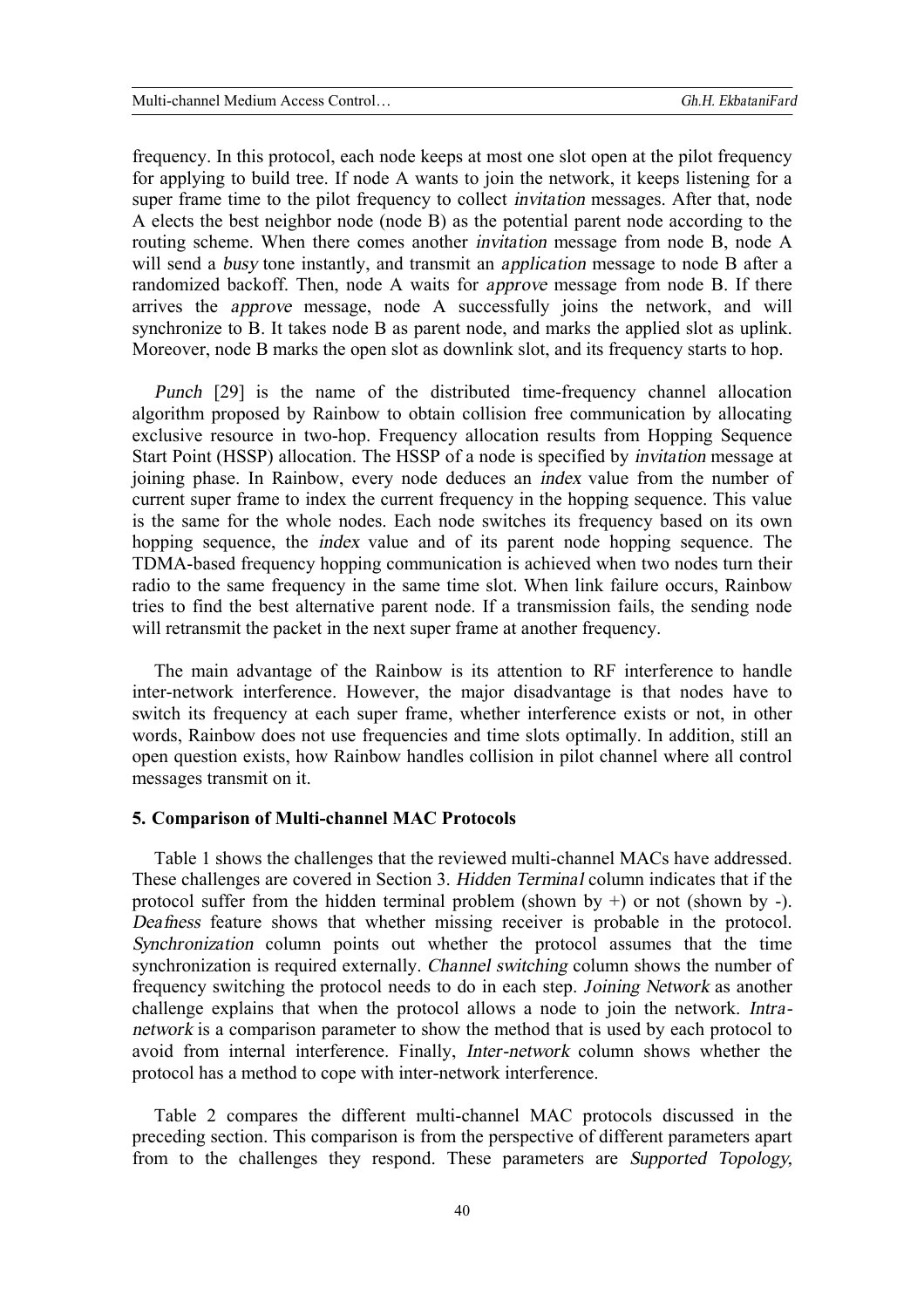*Mobility Support, Implementation* type that can be distributed or centralized, *Channel assignment Method* that explained earlier in subsection 2.3.1, *Data Transfer Channel*  refers to channel where sender and receiver have to switch to it for data transmitting, *Number of Transceivers, Evaluation Method, Medium Access* and the main *Objective* of the protocol.

|                                                                                                                                                                                                                                                                                                                                                                                                                                                                                                   |                          | Year     | Hidden Terminal          | Deafness | Synchronization        | Partitions |                            |                          |                                   | The method used to Cope<br>with Interference: |                            |
|---------------------------------------------------------------------------------------------------------------------------------------------------------------------------------------------------------------------------------------------------------------------------------------------------------------------------------------------------------------------------------------------------------------------------------------------------------------------------------------------------|--------------------------|----------|--------------------------|----------|------------------------|------------|----------------------------|--------------------------|-----------------------------------|-----------------------------------------------|----------------------------|
|                                                                                                                                                                                                                                                                                                                                                                                                                                                                                                   | Protocol Name            |          |                          |          |                        |            | <b>Channel Switching</b>   | <b>Broadcast Support</b> | <b>Joining Network</b>            | Intra-network                                 | Inter-network              |
|                                                                                                                                                                                                                                                                                                                                                                                                                                                                                                   | MC-LMAC<br>[18]          | 2010     |                          |          | no info. Required      |            | Once per $TS1$             | $^{+}$                   | Anytime                           | Hop count-based<br>$(2-hops)$                 |                            |
|                                                                                                                                                                                                                                                                                                                                                                                                                                                                                                   | <b>MMSN</b> [20]         | 2010     |                          |          | Required               |            | Multiple per<br><b>TS</b>  | $\ddot{}$                | At channel<br>assignment          | Hop count-based<br>$(2-hops)$                 |                            |
|                                                                                                                                                                                                                                                                                                                                                                                                                                                                                                   | $[24]$                   | 2010     | $\overline{\phantom{a}}$ | $^{+}$   | Not<br>required        |            | Twice per TS no info.      |                          | At channel<br>assignment          | Interference range<br>(3MHz)                  |                            |
|                                                                                                                                                                                                                                                                                                                                                                                                                                                                                                   | <b>Rainbow</b> [29] 2010 |          |                          |          | Required               |            | Once per super<br>frame    |                          | Anytime                           | Hop count-based<br>$(2-hops)$                 | $\boldsymbol{+}$<br>(FHSS) |
|                                                                                                                                                                                                                                                                                                                                                                                                                                                                                                   | <b>CMAC</b> [17]         | 2009     |                          |          | Not<br>required        |            | Twice per<br>Packet        |                          | At channel<br>assignment          | Hop count-based<br>$(2-hops)$                 |                            |
|                                                                                                                                                                                                                                                                                                                                                                                                                                                                                                   | <b>TMCP</b> [22]         | 2008     | $+$                      | $^{+}$   | <b>Not</b><br>required | $^{+}$     | None                       | Inside                   | At channel<br>branches assignment | Interference disk                             | $^{+}$                     |
|                                                                                                                                                                                                                                                                                                                                                                                                                                                                                                   | Y-MAC $[21]$             | 2008     | $\overline{a}$           | $^{+}$   | Required               |            | Once per TS                | $^+$                     | Anytime                           | Channel polling                               | $\overline{a}$             |
|                                                                                                                                                                                                                                                                                                                                                                                                                                                                                                   | $[25]$                   | $2008 +$ |                          | $^{+}$   | Not<br>required        |            | <b>Between</b><br>clusters | Inside<br>clusters       | Anytime                           | Channel shrinking +<br>Channel expansion      |                            |
|                                                                                                                                                                                                                                                                                                                                                                                                                                                                                                   | <b>COM-MAC</b><br>[26]   | 2008     |                          |          | Required               | $^{+}$     | Twice per<br>frame         |                          | At<br>clustering                  | Inter-cluster<br>negotiation                  |                            |
|                                                                                                                                                                                                                                                                                                                                                                                                                                                                                                   | $HyMAC$ [23]             | 2007     |                          | $^+$     | Required               |            | Once per TS                | no info.                 | At channel<br>assignment          | Hop count-based<br>$(2-hops)$                 |                            |
|                                                                                                                                                                                                                                                                                                                                                                                                                                                                                                   | <b>MCMAC</b> [28] 2006   |          |                          |          | Required               |            | Twice per<br>frame         | Inside                   | At channel<br>clusters assignment | Inter-cluster<br>negotiation                  |                            |
| <b>6. Conclusions and Future Research Directions</b><br>Several MAC protocols for the WSNs have been proposed by the researchers,<br>although, none of them is accepted as a standard. This is because the MAC protocol in<br>general is application specific. Most of the works on the single-channel MAC in WSNs<br>focuses primarily on the energy efficiency. Nevertheless, multi-channel MAC protocols<br>proposed for WSNs mostly focus on efficient channel assignment and less works have |                          |          |                          |          |                        |            |                            |                          |                                   |                                               |                            |
|                                                                                                                                                                                                                                                                                                                                                                                                                                                                                                   | 1. Time Slot             |          |                          |          |                        |            |                            |                          |                                   |                                               |                            |

*Table 1 . The challenges that the reviewed Multi-channel MAC protocols are addressed.* 

# **6. Conclusions and Future Research Directions**

<sup>1.</sup> Time Slot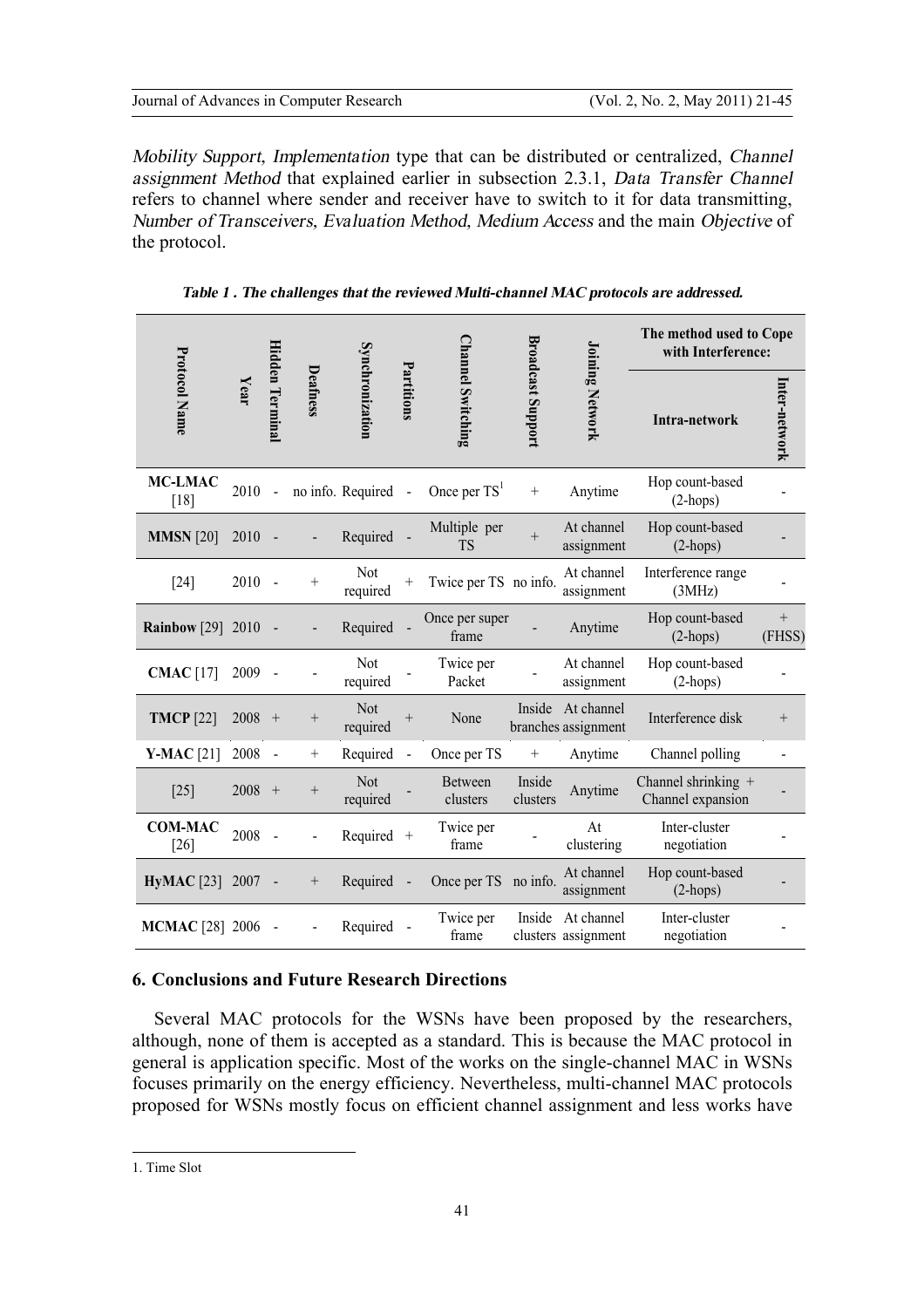been done on energy efficiency. The effectiveness of multi-channel MAC protocols mainly depends on the channel assignment strategy, which has to guarantee both fairness and low signaling overhead.

 Many of recent works on multi-channel MAC in WSNs just concentrate on the theoretical points of the protocol and there is a little effort to design practical one. For instance, it is usually assumed that nodes' radio range is the same as nodes' interference range, but it is not true in the real world. Interference range is about 2 to 4 times more than a node radio range. Therefore, more attention to the real world paradigm makes MAC protocols more accurate and applicable.

Existing multi-channel MAC protocols mainly attempt to avoid from intra-network interference by introducing new channel assignment methods. Inter-network interference is a serious problem in applications that need to work in coexistence with other networks. To propose a realistic multi-channel MAC protocol, it is important to take both of them into account. Still, an open research issue exists, to develop a channel assignment method that results in a minimum interference.

Most of the channel allocation algorithms consider a period for nodes to join or rejoin the network. In addition, some of them even require an independent channelallocating phase when the WSN cannot function. Hence, it is an essential requirement for designing a MAC protocol so that it can join or rejoin a new node without any interrupt in network mission.

Recently researchers have started to develop sensor networks for different environments such as underwater and underground and so Underwater Acoustic Sensor Networks (UW-ASNs) [31] and Wireless Underground Sensor Networks (WUSNs) [32] have been emerged. These networks are different from traditional terrestrial WSNs since they operate in different environments and communicate through completely diverse media. The diversity in the operating environment and the communication medium have significant effects on the network itself and hence, cause some extra challenges (except the ones inherited from traditional WSNs) for designing a good multi-channel MAC protocol.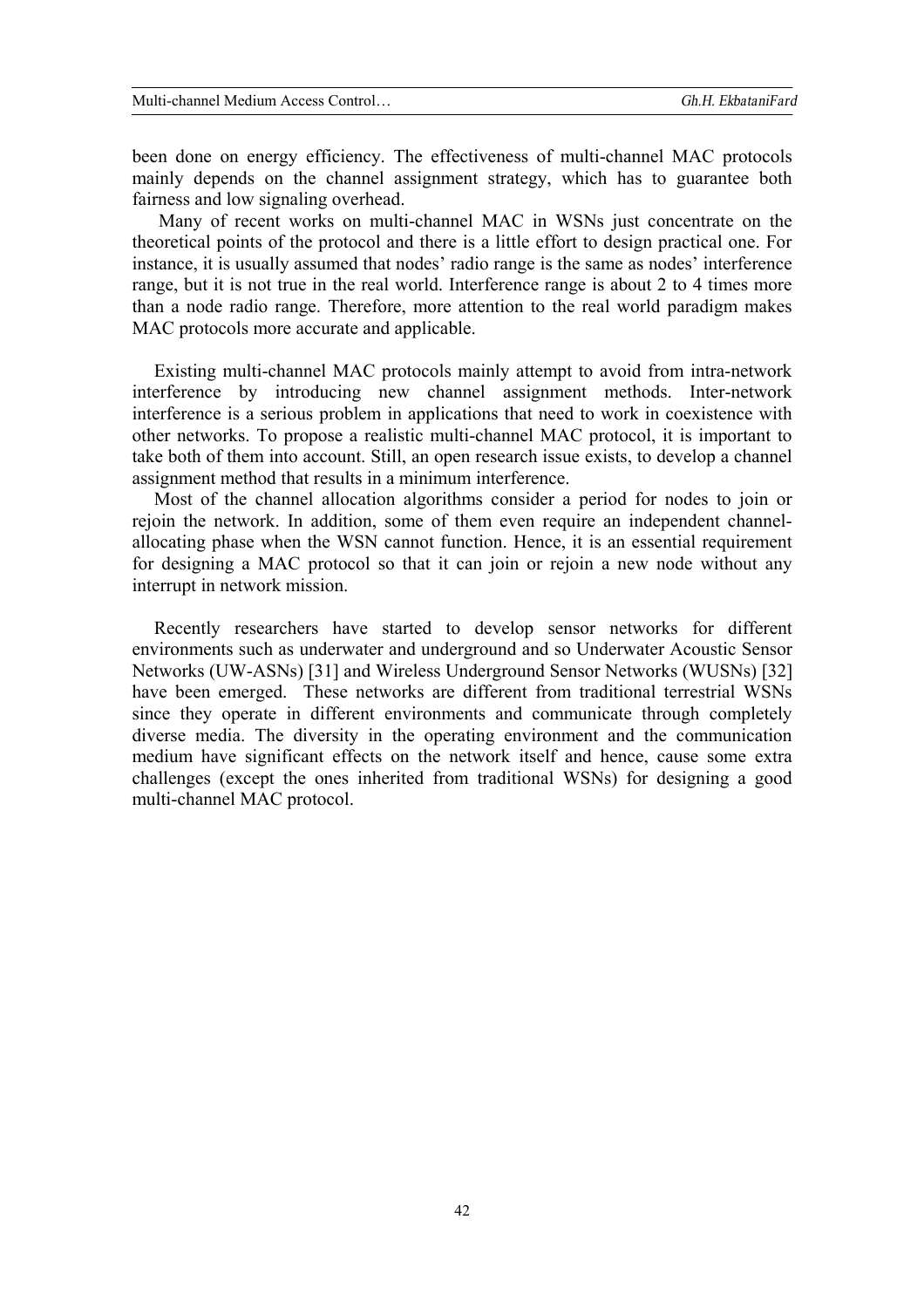| Protocol Name                | Supported Topology      | Mobility Support | Implementation                           | <b>Channel Assignment</b><br><b>Method</b> | Data Transfer Channel | Number of Transceivers            | Evaluation<br><b>Method</b>         | Medium Access                                                                 | Objective                                                                               |
|------------------------------|-------------------------|------------------|------------------------------------------|--------------------------------------------|-----------------------|-----------------------------------|-------------------------------------|-------------------------------------------------------------------------------|-----------------------------------------------------------------------------------------|
| MC-<br><b>LMAC</b><br>$[18]$ | Tree                    | info.            | Distributed                              | Semi-<br>dynamic                           | Sender                | Single                            | Simulation<br>(GloMoSim)            | Schedule-based                                                                | Improving<br>throughput                                                                 |
| <b>MMSN</b><br>$[20]$        | Flat                    |                  | No Distributed                           | Semi-<br>dynamic                           | Receiver Single       |                                   | Simulation<br>(GloMoSim)            | Hybrid                                                                        | Increasing parallel<br>transmission                                                     |
| $[24]$                       | Tree                    |                  | No Centralized                           | Semi-<br>dynamic                           |                       |                                   | Simulation &<br>(Telosb)            | Receiver Single Implementation Schedule-based                                 | Improving network<br>throughput and<br>fairness                                         |
| <b>Rainbow</b><br>$[29]$     | Tree                    |                  | No DistributedDynamic Receiver Single    |                                            |                       |                                   | (Tmote sky)                         | Implementation Schedule-based                                                 | Reliability in data<br>collecting, evading<br>RF interference                           |
| <b>CMAC</b><br>$[17]$        |                         |                  | Clustered No Distributed                 | Semi-<br>dynamic                           | Sender                | $2 -$<br>Radios                   | Simulation<br>(based on<br>SimJava) | Contention-<br>based (on LR),<br>Dedicated<br>channel (on MR)                 | Reduction in energy<br>consumption,<br>Improving<br>throughput and end-<br>to-end delay |
| <b>TMCP</b><br>$[22]$        | Tree                    |                  | No Centralized Fixed                     |                                            | Sub-tree              | Multiple<br>at sink               | Simulation<br>(GloMoSim)            | Contention-<br>based                                                          | Efficient data<br>collection                                                            |
| Y-MAC<br>$[21]$              | Non-<br>clustered info. | no               | Distributed Dynamic Receiver Single      |                                            |                       |                                   | In RETOS OS<br>on TmoteSky          | Hybrid                                                                        | Handling burst<br>traffic                                                               |
| $[25]$                       |                         |                  |                                          |                                            |                       |                                   | Simulation &<br>(MicaZ)             | Clustered No DistributedDynamic Receiver Single Implementation No Information | Maximizing<br>throughput                                                                |
| COM-<br>$MAC$ [26]           |                         |                  | Clustered No CentralizedDynamic          |                                            | Cluster<br>Head       | Multiple<br>at<br>Cluster<br>Head | Simulation                          | Schedule-based                                                                | Maximizing<br>throughput                                                                |
| <b>HyMAC</b><br>$[23]$       | Tree                    |                  | No Centralized                           | Semi-<br>dynamic                           | Sender                | Single                            | Simulation                          |                                                                               | Improving<br>Schedule-based throughput and end-<br>to-end delay                         |
| <b>MCMAC</b><br>$[28]$       |                         |                  | Clustered No CentralizedDynamicAppointed |                                            | channel               | Single                            | Simulation<br>$(OMNET++)$           |                                                                               | Schedule-based Energy Efficiency                                                        |

*Table 2. Comparing Multi-channel MAC Protocols* 

It seems that design of an efficient enough multi-channel MAC protocol has still a long way to go and many works have to be done in other areas of the MAC layer in WSNs to support network security, reliability, node mobility, and real-time systems. Cross-layer techniques also can be utilized to achieve better communication performance.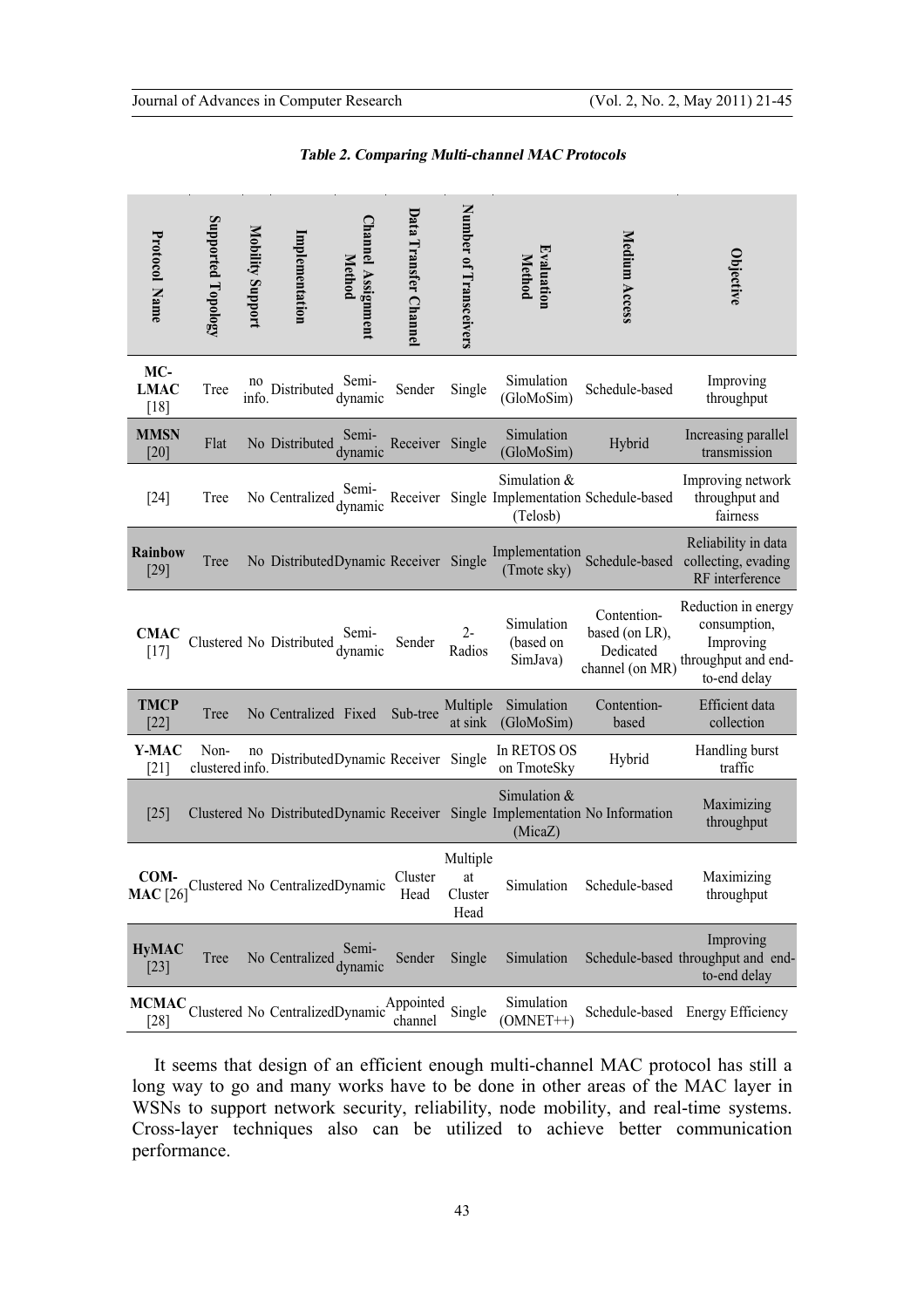#### **References**

- 1. I.F. Akyildiz, W. Su, Y. Sankarasubramaniam, E. Cayirci, Wireless sensor networks: a survey, Computer Networks, 38 (2002) 393-422.
- 2. I. Demirkol, C. Ersoy, F. Alagoz, MAC protocols for wireless sensor networks: a survey, Communications Magazine, IEEE, 44 (2006) 115-121.
- 3. single-chip 2.4 Ghz IEEE 802.15.4 compliant and zigbee(tm) ready RF transceiver, http://www.ti.com/lit/gpn/cc2420, in, 2010.
- 4. J.R. Agre, L.P. Clare, G.J. Pottie, N.P. Romanov, Development platform for self-organizing wireless sensor networks, Proceedings of SPIE - The International Society for Optical Engineering, 3713 (1999) 257-267.
- 5. E. Callaway, P. Gorday, L. Hester, J.A. Gutierrez, M. Naeve, B. Heile, V. Bahl, Home networking with IEEE 802.15.4: A developing standard for low-rate wireless personal area networks, IEEE Communications Magazine, 40 (2002) 70-77.
- 6. M.A. Yigitel, O.D. Incel, C. Ersoy, QoS-aware MAC protocols for wireless sensor networks: A survey, Computer Networks, In Press, Uncorrected Proof.
- 7. J. Chen, M. Díaz, L. Llopis, B. Rubio, J.M. Troya, A survey on quality of service support in wireless sensor and actor networks: Requirements and challenges in the context of critical infrastructure protection, Journal of Network and Computer Applications, In Press, Uncorrected Proof.
- 8. P. Baronti, P. Pillai, V.W.C. Chook, S. Chessa, A. Gotta, Y.F. Hu, Wireless sensor networks: A survey on the state of the art and the 802.15.4 and ZigBee standards, Computer Communications, 30 (2007) 1655-1695.
- 9. D. Chen, P.K. Varshney, QoS support in wireless sensor networks: A survey, in: H.R. Arabnia, L.T. Yang, C.H. Yeh (Eds.) Proceedings of the International Conference on Wireless Networks, ICWN'04, Las Vegas, NV, 2004, pp. 227-233.
- 10. G.P. Halkes, T. Van Dam, K.G. Langendoen, Comparing energy-saving MAC protocols for wireless sensor networks, Mobile Networks and Applications, 10 (2005) 783-791.
- 11. R. Jurdak, C.V. Lopes, P. Baldi, A survey, classification and comparative analysis of medium access control protocols for ad hoc networks, Communications Surveys & Tutorials, IEEE, 6 (2004) 2-16.
- 12. N. Piyush, M.S. Krishna, A survey of MAC protocols for sensor networks, in: Wireless sensor networks, Kluwer Academic Publishers, 2004, pp. 93-107.
- 13. S. Tilak, N.B. Abu-Ghazaleh, W. Heinzelman, A taxonomy of wireless micro-sensor network models, SIGMOBILE Mob. Comput. Commun. Rev., 6 (2002) 28-36.
- 14. N. Burri, P. Von Rickenbach, R. Wattenhofer, Dozer: Ultra-low power data gathering in sensor networks, in: IPSN 2007: Proceedings of the Sixth International Symposium on Information Processing in Sensor Networks, 2007, pp. 450-459.
- 15. J. Crichigno, M.Y. Wu, W. Shu, Protocols and architectures for channel assignment in wireless mesh networks, Ad Hoc Networks, 6 (2008) 1051-1077.
- 16. IEEE 802.15 wpan task group, http://www.ieee802.org/15/1735pub/TG4.html, in, 2010.
- 17. K.R. Chowdhury, N. Nandiraju, P. Chanda, D.P. Agrawal, Q.A. Zeng, Channel allocation and medium access control for wireless sensor networks, Ad Hoc Networks, 7 (2009) 307-321.
- 18. O.D. Incel, L. van Hoesel, P. Jansen, P. Havinga, MC-LMAC: A multi-channel MAC protocol for wireless sensor networks, Ad Hoc Networks, 9 (2011) 73-94.
- 19. L.F.W.v. Hoesel, Sensors on speaking terms: Schedule-based medium access control protocols for wireless sensor networks, in, University of Twente, Enschede, 2007.
- 20. G. Zhou, Y. Wu, T. Yan, T. He, C. Huang, J.A. Stankovic, T.F. Abdelzaher, A multifrequency MAC specially designed for wireless sensor network applications, Transactions on Embedded Computing Systems, 9 (2010).
- 21. Y. Kim, H. Shin, H. Cha, Y-MAC: An energy-efficient multi-channel MAC protocol for dense wireless sensor networks, in: Proceedings - 2008 International Conference on Information Processing in Sensor Networks, IPSN 2008, St. Louis, MO, 2008, pp. 53-63.
- 22. Y. Wu, J.A. Stankovic, T. He, S. Lin, Realistic and efficient multi-channel communications in wireless sensor networks, in: Proceedings - IEEE INFOCOM, Phoenix, AZ, 2008, pp. 1867-1875.